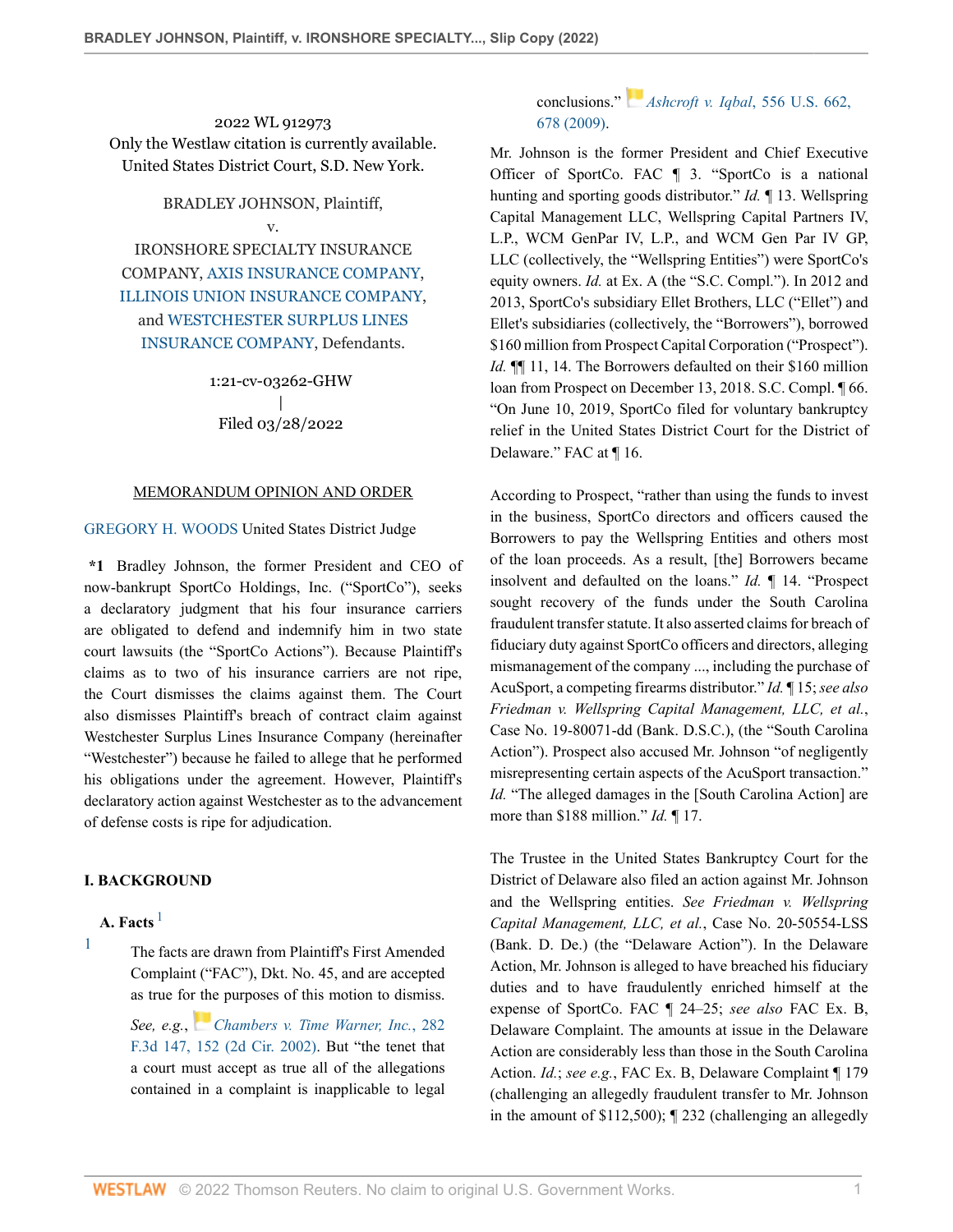fraudulent transfer in the form of a salary increase to Mr. Johnson in the amount of \$500,000); ¶ 280 (challenging an allegedly fraudulent transfer in the form of quarterly bonuses in the amount of \$500,000).

**\*2** Mr. Johnson moved to dismiss the allegations against him in the SportCo Actions. FAC ¶ 18, 26. Mr. Johnson was successful in the South Carolina Action, and he was dismissed from that case. *See id.* ¶ 18. His motion to dismiss the Delaware Action is still pending. *Id.* ¶ 26.

#### **1. Mr. Johnson's Declaratory Judgment Action**

Mr. Johnson seeks a declaration that he is entitled to insurance coverage for the SportCo Actions. He brings this declaratory judgment action with respect to four insurance policies: (1) a \$10,000,000 primary insurance policy (the "Ironshore Policy"), issued by Ironshore Specialty Insurance Company ("Ironshore"); (2) a \$10,000,000 first excess policy (the "AXIS Policy"), issued by AXIS Insurance Company ("AXIS"); (3) a \$10,000,000 second excess policy (the "Illinois Union Policy"), issued by Illinois Union Insurance Company ("Illinois Union"); and (4) a \$5,000,000 excess difference-in-conditions policy (the "Westchester Policy"), issued by Westchester. *See id.* Ex. C, Ironshore Policy, Declarations, Item 6; *Id.* Ex. D, AXIS Policy, Declarations, Item 3; *Id.* Ex. F, Illinois Union Policy, Declarations, Item 6; *Id.* Ex. E, Westchester Policy, Declarations, Item III. AXIS, Illinois Union, and Westchester (together, the "Excess Carriers") "issued policies of insurance that are excess to the primary insurance coverage available to Plaintiff under the Ironshore Policy." FAC ¶ 47.

### **2. The Insurance Policies**

The Ironshore Policy has a \$10,000,000 liability limit. *Id.* Ex. C, Ironshore Policy, Declarations, Item 6. The Ironshore Policy "provides Management Liability coverage for any Loss, including Defense Costs, incurred by an Insured Person arising from a covered Claim made against such Insured Person." *Id.* ¶ 30; *see also* FAC Ex. C, Ironshore Policy, Section 1.

The AXIS Policy has a \$10,000,000 liability limit. *See* FAC Ex. D, AXIS Policy, Declarations, Item 3. However, AXIS is only obligated to advance defense costs "upon exhaustion of the Ironshore Policy." FAC ¶ 48. The Illinois Union Policy

also has a \$10,000,000 liability limit. *See* FAC Ex. F, Illinois Union Policy, Declarations, Item 6. Illinois Union, in turn, is obligated to advance defense costs only "upon exhaustion of the policy issued by AXIS." FAC ¶ 49; *see also* FAC Ex. F, amendment to Section II, Loss Payable Provision ("The Insurer shall not make payment under this policy unless and until the Underlying Policy Limits of all underlying policies have been exhausted[.]").

Westchester is obligated to indemnify and defend under its policy once Plaintiff's defense costs exceed \$30,000,000. FAC Ex. E, at 5. In addition, the Westchester Policy contains a separate clause (the "Drop-Down-Clause"), which, "under certain circumstances, requires Westchester to advance defense costs of the insured even though the underlying coverage has not been exhausted." FAC ¶ 42. Under the Drop-Down-Clause, Westchester is obligated to indemnify the insured if the primary insurers refuse and if the insured formally requests indemnification from Westchester. *See* FAC Ex. E, Miscellaneous Amendments, Section 19 (Westchester "shall, upon request and if properly itemized and detailed invoices accompany the request, advance on behalf of the INSUREDS ... such DEFENSE COSTS ... no later than ninety (90) days after the receipt by [Westchester] of such properly itemized and detailed DEFENSE COSTS invoices.").

#### **3. Mr. Johnson's Insurance Claims**

**\*3** Plaintiff tendered the South Carolina Action to Ironshore for coverage in June 2019. FAC ¶ 51–52. On or around June 14, 2019, Ironshore acknowledged the tender, advised Plaintiff that he likely qualified as an Insured Person under the Ironshore Policy, and confirmed that it would assume its obligation to reimburse Plaintiff for his defense costs. *Id.*  $\parallel$  53. Ironshore approved the law firm Shearman & Sterling, LLP ("Shearman") as counsel for Plaintiff but "advised that Ironshore did not consent to the proposed hourly rates for Shearman's fees." *Id.* ¶ 55. "Throughout July and August 2019, Plaintiff and Ironshore entered into negotiations over the reasonableness of Shearman's rates." *Id.* In both October 2019 and February 2020, Ironshore acknowledged its obligation to cover Plaintiff's defense costs in connection with the South Carolina Action, but Ironshore and Plaintiff "continued to negotiate the reasonableness of Shearman's fees." *Id.* ¶ 57–58.

In April 2020, Plaintiff tendered the Delaware Action to Ironshore. *Id.* ¶ 61. Ironshore acknowledged tender,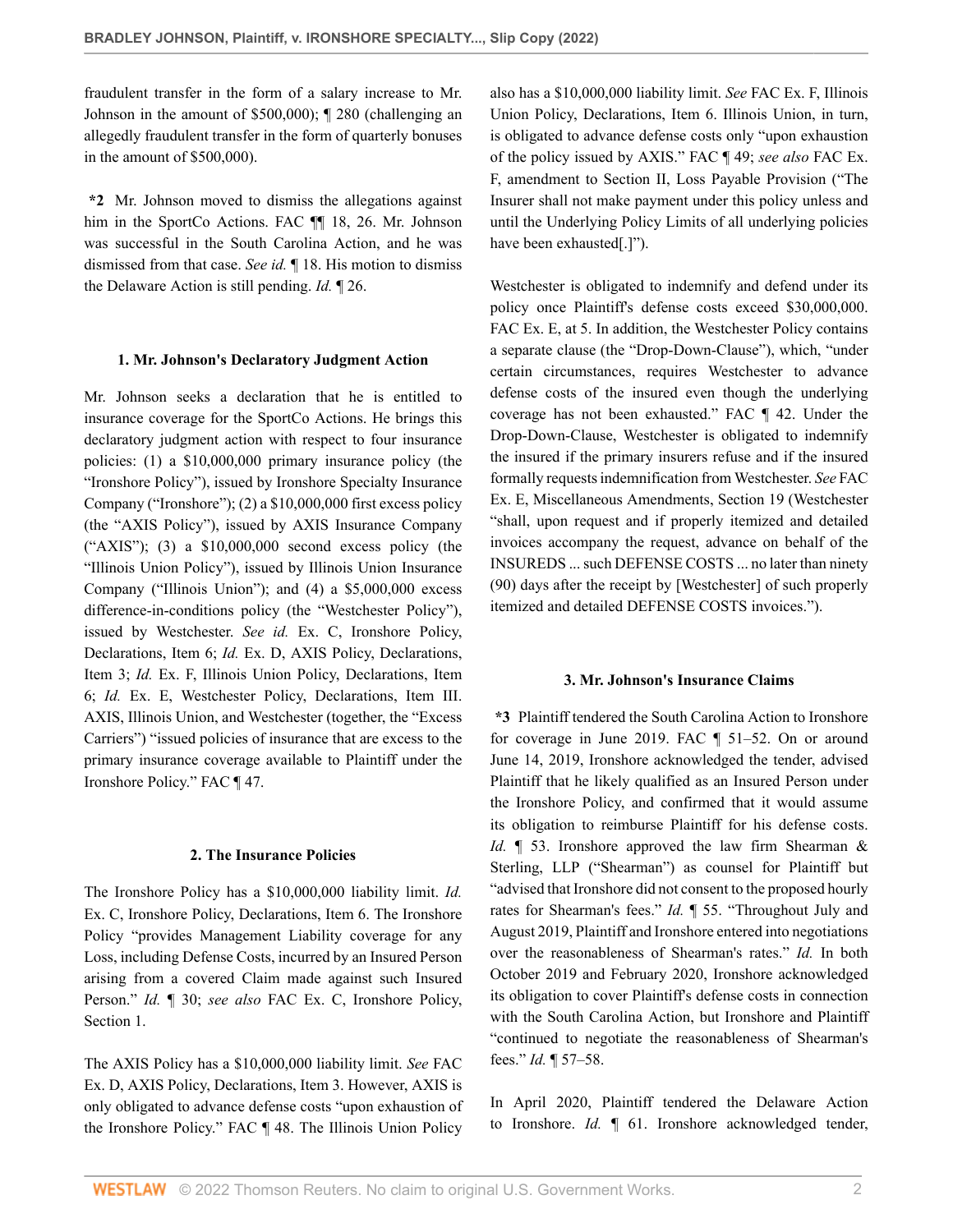and Plaintiff and Ironshore continued to negotiate over Shearman's rates. *Id.*  $\llbracket 62-63$ . In July 2020, Ironshore offered to pay a fraction of the defense costs. *Id.* ¶ 64. Mr. Johnson, however, alleges that he never received payment from Ironshore. *Id.* ¶ 67. On December 23, 2020, Ironshore informed Plaintiff that on the basis of an exclusion in the Ironshore Policy, it was denying him coverage in connection with the SportCo Actions. *Id.* ¶ 69.

"[B]y March[ ] 2020 excess carriers AXIS and Illinois Union were put on notice that their respective policies could be implicated in connection with the [South Carolina] Action and requested information regarding Ironshore's coverage position, allocation and defense invoices." FAC ¶ 59. Plaintiff further alleges that "Plaintiff's counsel advised Ironshore and the Excess Carriers[ ] that Plaintiff faces tens of millions of dollars in potential liabilities in the SportCo Actions [that] would trigger coverage under the Excess Policies." *Id.* ¶ 77. Plaintiff has incurred approximately \$1,000,000 in defense costs in connection with his defense in the SportCo Actions. *Id.* ¶ 75.

### **B. Procedural History**

Mr. Johnson filed this action on March 8, 2021 in the Supreme Court of the State of New York, New York County. Dkt. No. 1. He seeks a declaration that Ironshore and the Excess Carriers are obligated to advance defense costs and indemnify him for all expenses incurred in the SportCo actions, including legal fees and the amount of any judgment or settlement. FAC ¶¶ 91, 99, 102. Plaintiff also brings a breach of contract claim against Westchester alleging that Westchester breached the Drop-Down-Clause of the Westchester Policy "by refusing to advance Plaintiff's defense costs in connection with the SportCo Actions." *Id.* ¶ 118.

Plaintiff also brings three claims against just Ironshore. First, he claims that Ironshore "breached the provisions of the Ironshore Policy by refusing to provide Plaintiff with the coverage he is entitled to." *Id.* ¶ 110. Second, he brings a claim for promissory estoppel because "Ironshore clearly and unambiguously promised Plaintiff that Ironshore would be responsible for the defense costs of Plaintiff as he qualified as an Insured Person under the Ironshore Policy" and Plaintiff reasonably relied upon that promise. *Id.* ¶¶ 122, 123. And third, Plaintiff brings a claim for unfair business practices

against Ironshore under [Section 349 of the New York](http://www.westlaw.com/Link/Document/FullText?findType=L&pubNum=1000081&cite=NYGBS349&originatingDoc=Ie6f31730b01711eca822e285f8d53e4b&refType=LQ&originationContext=document&vr=3.0&rs=cblt1.0&transitionType=DocumentItem&contextData=(sc.AlertsClip)) [General Business Law.](http://www.westlaw.com/Link/Document/FullText?findType=L&pubNum=1000081&cite=NYGBS349&originatingDoc=Ie6f31730b01711eca822e285f8d53e4b&refType=LQ&originationContext=document&vr=3.0&rs=cblt1.0&transitionType=DocumentItem&contextData=(sc.AlertsClip)) *Id.* ¶ 131.

Ironshore removed the case to this Court on April 14, 2021. Dkt. No. 1. AXIS and Illinois Union filed motions to dismiss on June 7, 2021. Dkt. Nos. 33, 34. On June 28, 2021, in lieu of filing an opposition to the motions to dismiss, Mr. Johnson filed an amended complaint (the "FAC"). On July 28, 2021, Defendants all moved to dismiss the FAC. Dkt. Nos. 47, 49, 50. Ironshore sought dismissal of Plaintiff's promissory estoppel and Unfair Business Practices claims. *See* Dkt. No. 49-1 (the "Ironshore Mot."). AXIS, Illinois Union, and Westchester all moved to dismiss because Plaintiff failed to allege a ripe controversy as to the Excess Carriers. *See* Dkt. No. 47-1 (the "AXIS Mot."); Dkt. No. 51 (the "Westchester and Illinois Union Mot."). Westchester also sought dismissal of Plaintiff's breach of contract claim against it because Plaintiff failed to adequately plead performance. Westchester and Illinois Union Mot. at 10.

**\*4** Plaintiff filed a consolidated opposition brief in response to all of the defendants' motions on September 3, 2021. Dkt. No. 55 ("Opp'n"). Defendants filed their replies shortly thereafter. Dkt. No. 57 ("AXIS Reply"); Dkt. No. 58 ("Westchester and Illinois Union Reply").

### **II. LEGAL STANDARD**

### **A. Rule 12(b)(6)**

A complaint must contain "a short and plain statement of the claim showing that the pleader is entitled to relief." [Fed. R.](http://www.westlaw.com/Link/Document/FullText?findType=L&pubNum=1000600&cite=USFRCPR8&originatingDoc=Ie6f31730b01711eca822e285f8d53e4b&refType=LQ&originationContext=document&vr=3.0&rs=cblt1.0&transitionType=DocumentItem&contextData=(sc.AlertsClip)) [Civ. P. 8\(a\)\(2\)](http://www.westlaw.com/Link/Document/FullText?findType=L&pubNum=1000600&cite=USFRCPR8&originatingDoc=Ie6f31730b01711eca822e285f8d53e4b&refType=LQ&originationContext=document&vr=3.0&rs=cblt1.0&transitionType=DocumentItem&contextData=(sc.AlertsClip)). However, a defendant may move to dismiss a plaintiff's claim for "failure to state a claim upon which relief can be granted." [Fed. R. Civ. P. 12\(b\)\(6\)](http://www.westlaw.com/Link/Document/FullText?findType=L&pubNum=1000600&cite=USFRCPR12&originatingDoc=Ie6f31730b01711eca822e285f8d53e4b&refType=LQ&originationContext=document&vr=3.0&rs=cblt1.0&transitionType=DocumentItem&contextData=(sc.AlertsClip)). In deciding a motion to dismiss under [Rule 12\(b\)\(6\),](http://www.westlaw.com/Link/Document/FullText?findType=L&pubNum=1000600&cite=USFRCPR12&originatingDoc=Ie6f31730b01711eca822e285f8d53e4b&refType=LQ&originationContext=document&vr=3.0&rs=cblt1.0&transitionType=DocumentItem&contextData=(sc.AlertsClip)) the Court accepts as true all well-pleaded factual allegations and draws all inferences in

the plaintiff's favor. *See [Palin v. N.Y. Times Co.](http://www.westlaw.com/Link/Document/FullText?findType=Y&serNum=2049411098&pubNum=0000506&originatingDoc=Ie6f31730b01711eca822e285f8d53e4b&refType=RP&fi=co_pp_sp_506_809&originationContext=document&vr=3.0&rs=cblt1.0&transitionType=DocumentItem&contextData=(sc.AlertsClip)#co_pp_sp_506_809)*, 940 F.3d

[804, 809-10 \(2d Cir. 2019\)](http://www.westlaw.com/Link/Document/FullText?findType=Y&serNum=2049411098&pubNum=0000506&originatingDoc=Ie6f31730b01711eca822e285f8d53e4b&refType=RP&fi=co_pp_sp_506_809&originationContext=document&vr=3.0&rs=cblt1.0&transitionType=DocumentItem&contextData=(sc.AlertsClip)#co_pp_sp_506_809) (quoting *[Elias v. Rolling Stone](http://www.westlaw.com/Link/Document/FullText?findType=Y&serNum=2042691245&pubNum=0000506&originatingDoc=Ie6f31730b01711eca822e285f8d53e4b&refType=RP&fi=co_pp_sp_506_104&originationContext=document&vr=3.0&rs=cblt1.0&transitionType=DocumentItem&contextData=(sc.AlertsClip)#co_pp_sp_506_104) LLC*[, 872 F.3d 97, 104 \(2d Cir. 2017\)](http://www.westlaw.com/Link/Document/FullText?findType=Y&serNum=2042691245&pubNum=0000506&originatingDoc=Ie6f31730b01711eca822e285f8d53e4b&refType=RP&fi=co_pp_sp_506_104&originationContext=document&vr=3.0&rs=cblt1.0&transitionType=DocumentItem&contextData=(sc.AlertsClip)#co_pp_sp_506_104)); *[Chase Grp. All. LLC](http://www.westlaw.com/Link/Document/FullText?findType=Y&serNum=2022977414&pubNum=0000506&originatingDoc=Ie6f31730b01711eca822e285f8d53e4b&refType=RP&fi=co_pp_sp_506_150&originationContext=document&vr=3.0&rs=cblt1.0&transitionType=DocumentItem&contextData=(sc.AlertsClip)#co_pp_sp_506_150) [v. City of New York Dep't of Fin.](http://www.westlaw.com/Link/Document/FullText?findType=Y&serNum=2022977414&pubNum=0000506&originatingDoc=Ie6f31730b01711eca822e285f8d53e4b&refType=RP&fi=co_pp_sp_506_150&originationContext=document&vr=3.0&rs=cblt1.0&transitionType=DocumentItem&contextData=(sc.AlertsClip)#co_pp_sp_506_150)*, 620 F.3d 146, 150 (2d Cir. [2010\)](http://www.westlaw.com/Link/Document/FullText?findType=Y&serNum=2022977414&pubNum=0000506&originatingDoc=Ie6f31730b01711eca822e285f8d53e4b&refType=RP&fi=co_pp_sp_506_150&originationContext=document&vr=3.0&rs=cblt1.0&transitionType=DocumentItem&contextData=(sc.AlertsClip)#co_pp_sp_506_150). However, "the tenet that a court must accept as true all of the allegations [cont](https://1.next.westlaw.com/Link/RelatedInformation/Flag?documentGuid=I90623386439011de8bf6cd8525c41437&transitionType=InlineKeyCiteFlags&originationContext=docHeaderFlag&Rank=0&ppcid=0696a5bade5041e4933c414095534e9d&contextData=(sc.AlertsClip) )ained in a complaint is inapplicable

to legal conclusions." *Ashcroft v. Iqbal*[, 556 U.S. 662, 678](http://www.westlaw.com/Link/Document/FullText?findType=Y&serNum=2018848474&pubNum=0000780&originatingDoc=Ie6f31730b01711eca822e285f8d53e4b&refType=RP&fi=co_pp_sp_780_678&originationContext=document&vr=3.0&rs=cblt1.0&transitionType=DocumentItem&contextData=(sc.AlertsClip)#co_pp_sp_780_678) [\(2009\).](http://www.westlaw.com/Link/Document/FullText?findType=Y&serNum=2018848474&pubNum=0000780&originatingDoc=Ie6f31730b01711eca822e285f8d53e4b&refType=RP&fi=co_pp_sp_780_678&originationContext=document&vr=3.0&rs=cblt1.0&transitionType=DocumentItem&contextData=(sc.AlertsClip)#co_pp_sp_780_678) Courts "do not look beyond 'facts stated on the face of the complaint, documents appended to the complaint or incorporated in the complaint by reference, and matters of which judicial notice may be taken." *[Goel v. Bunge, Ltd.](http://www.westlaw.com/Link/Document/FullText?findType=Y&serNum=2038752107&pubNum=0000506&originatingDoc=Ie6f31730b01711eca822e285f8d53e4b&refType=RP&fi=co_pp_sp_506_559&originationContext=document&vr=3.0&rs=cblt1.0&transitionType=DocumentItem&contextData=(sc.AlertsClip)#co_pp_sp_506_559)*, 820 [F.3d 554, 559 \(2d Cir. 2016\)](http://www.westlaw.com/Link/Document/FullText?findType=Y&serNum=2038752107&pubNum=0000506&originatingDoc=Ie6f31730b01711eca822e285f8d53e4b&refType=RP&fi=co_pp_sp_506_559&originationContext=document&vr=3.0&rs=cblt1.0&transitionType=DocumentItem&contextData=(sc.AlertsClip)#co_pp_sp_506_559) (ellipses and citation omitted).

To survive a motion to dismiss pursuant to [Rule 12\(b\)\(6\),](http://www.westlaw.com/Link/Document/FullText?findType=L&pubNum=1000600&cite=USFRCPR12&originatingDoc=Ie6f31730b01711eca822e285f8d53e4b&refType=LQ&originationContext=document&vr=3.0&rs=cblt1.0&transitionType=DocumentItem&contextData=(sc.AlertsClip)) a complaint "must contain sufficient factual matter, accepted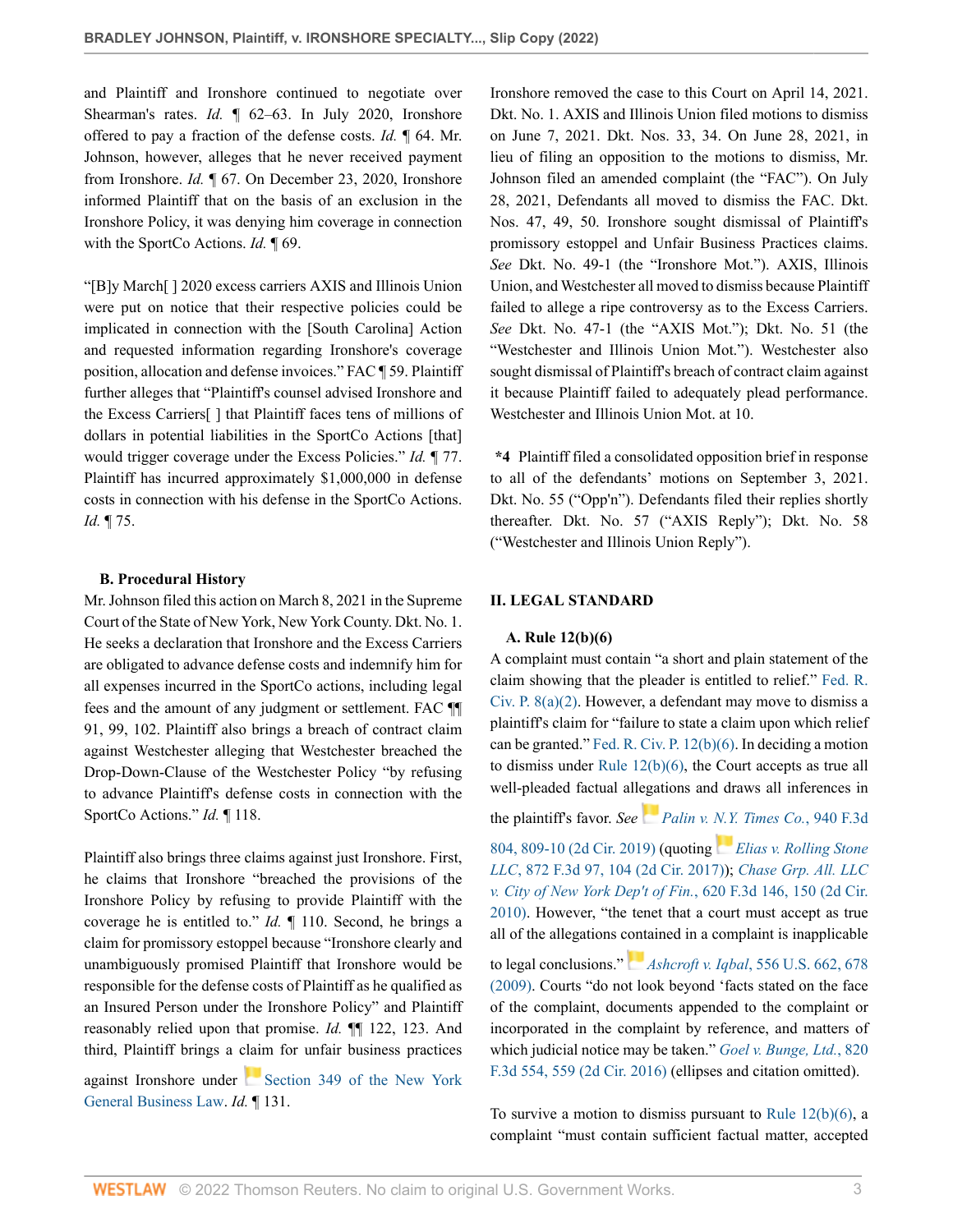as true, [to](https://1.next.westlaw.com/Link/RelatedInformation/Flag?documentGuid=I90623386439011de8bf6cd8525c41437&transitionType=InlineKeyCiteFlags&originationContext=docHeaderFlag&Rank=0&ppcid=0696a5bade5041e4933c414095534e9d&contextData=(sc.AlertsClip) ) 'state a claim to relief that i[s pl](https://1.next.westlaw.com/Link/RelatedInformation/Flag?documentGuid=Ib53eb62e07a011dcb035bac3a32ef289&transitionType=InlineKeyCiteFlags&originationContext=docHeaderFlag&Rank=0&ppcid=0696a5bade5041e4933c414095534e9d&contextData=(sc.AlertsClip) )ausible on its face.' " *Igbal*[, 556 U.S. at 678](http://www.westlaw.com/Link/Document/FullText?findType=Y&serNum=2018848474&pubNum=0000780&originatingDoc=Ie6f31730b01711eca822e285f8d53e4b&refType=RP&fi=co_pp_sp_780_678&originationContext=document&vr=3.0&rs=cblt1.0&transitionType=DocumentItem&contextData=(sc.AlertsClip)#co_pp_sp_780_678) (quoting *[Bell Atl. Corp.](http://www.westlaw.com/Link/Document/FullText?findType=Y&serNum=2012293296&pubNum=0000780&originatingDoc=Ie6f31730b01711eca822e285f8d53e4b&refType=RP&fi=co_pp_sp_780_570&originationContext=document&vr=3.0&rs=cblt1.0&transitionType=DocumentItem&contextData=(sc.AlertsClip)#co_pp_sp_780_570) v. Twombly*[, 550 U.S. 544, 570 \(2007\)](http://www.westlaw.com/Link/Document/FullText?findType=Y&serNum=2012293296&pubNum=0000780&originatingDoc=Ie6f31730b01711eca822e285f8d53e4b&refType=RP&fi=co_pp_sp_780_570&originationContext=document&vr=3.0&rs=cblt1.0&transitionType=DocumentItem&contextData=(sc.AlertsClip)#co_pp_sp_780_570)). A claim is facially plausible when a plaintiff "pleads factual content that allows the court to draw the reasonable inference that t[he d](https://1.next.westlaw.com/Link/RelatedInformation/Flag?documentGuid=Ib53eb62e07a011dcb035bac3a32ef289&transitionType=InlineKeyCiteFlags&originationContext=docHeaderFlag&Rank=0&ppcid=0696a5bade5041e4933c414095534e9d&contextData=(sc.AlertsClip) )efendant

is liable for the misconduct alleged." *Id.* (citing *[Twombly](http://www.westlaw.com/Link/Document/FullText?findType=Y&serNum=2012293296&pubNum=0000780&originatingDoc=Ie6f31730b01711eca822e285f8d53e4b&refType=RP&fi=co_pp_sp_780_556&originationContext=document&vr=3.0&rs=cblt1.0&transitionType=DocumentItem&contextData=(sc.AlertsClip)#co_pp_sp_780_556)*, [550 U.S. at 556](http://www.westlaw.com/Link/Document/FullText?findType=Y&serNum=2012293296&pubNum=0000780&originatingDoc=Ie6f31730b01711eca822e285f8d53e4b&refType=RP&fi=co_pp_sp_780_556&originationContext=document&vr=3.0&rs=cblt1.0&transitionType=DocumentItem&contextData=(sc.AlertsClip)#co_pp_sp_780_556)).

"To survive dismissal, the plaintiff must provide the grounds upon which his claim rests through factual allegations sufficien[t 'to](https://1.next.westlaw.com/Link/RelatedInformation/Flag?documentGuid=I77b3db9f2fee11dc962ef0ed15906072&transitionType=InlineKeyCiteFlags&originationContext=docHeaderFlag&Rank=0&ppcid=0696a5bade5041e4933c414095534e9d&contextData=(sc.AlertsClip) ) raise a right to relief above the speculative level.' " *[ATSI Commc'ns, Inc. v. Shaar Fund, Ltd.](http://www.westlaw.com/Link/Document/FullText?findType=Y&serNum=2012678857&pubNum=0000506&originatingDoc=Ie6f31730b01711eca822e285f8d53e4b&refType=RP&fi=co_pp_sp_506_98&originationContext=document&vr=3.0&rs=cblt1.0&transitionType=DocumentItem&contextData=(sc.AlertsClip)#co_pp_sp_506_98)*, 493 [F.3d 87, 98 \(2d Cir. 2007\)](http://www.westlaw.com/Link/Document/FullText?findType=Y&serNum=2012678857&pubNum=0000506&originatingDoc=Ie6f31730b01711eca822e285f8d53e4b&refType=RP&fi=co_pp_sp_506_98&originationContext=document&vr=3.0&rs=cblt1.0&transitionType=DocumentItem&contextData=(sc.AlertsClip)#co_pp_sp_506_98) (quoting *Twombly*[, 550 U.S.](http://www.westlaw.com/Link/Document/FullText?findType=Y&serNum=2012293296&pubNum=0000780&originatingDoc=Ie6f31730b01711eca822e285f8d53e4b&refType=RP&fi=co_pp_sp_780_555&originationContext=document&vr=3.0&rs=cblt1.0&transitionType=DocumentItem&contextData=(sc.AlertsClip)#co_pp_sp_780_555) [at 555](http://www.westlaw.com/Link/Document/FullText?findType=Y&serNum=2012293296&pubNum=0000780&originatingDoc=Ie6f31730b01711eca822e285f8d53e4b&refType=RP&fi=co_pp_sp_780_555&originationContext=document&vr=3.0&rs=cblt1.0&transitionType=DocumentItem&contextData=(sc.AlertsClip)#co_pp_sp_780_555)). Although [Rule 8](http://www.westlaw.com/Link/Document/FullText?findType=L&pubNum=1000600&cite=USFRCPR8&originatingDoc=Ie6f31730b01711eca822e285f8d53e4b&refType=LQ&originationContext=document&vr=3.0&rs=cblt1.0&transitionType=DocumentItem&contextData=(sc.AlertsClip)) "does not require 'detailed factual allegations,' ... it demands more than an un[ado](https://1.next.westlaw.com/Link/RelatedInformation/Flag?documentGuid=I90623386439011de8bf6cd8525c41437&transitionType=InlineKeyCiteFlags&originationContext=docHeaderFlag&Rank=0&ppcid=0696a5bade5041e4933c414095534e9d&contextData=(sc.AlertsClip) )rned, thedefendant-unlawfully-[harm](https://1.next.westlaw.com/Link/RelatedInformation/Flag?documentGuid=Ib53eb62e07a011dcb035bac3a32ef289&transitionType=InlineKeyCiteFlags&originationContext=docHeaderFlag&Rank=0&ppcid=0696a5bade5041e4933c414095534e9d&contextData=(sc.AlertsClip) )ed-me accusation." *[Iqbal](http://www.westlaw.com/Link/Document/FullText?findType=Y&serNum=2018848474&pubNum=0000780&originatingDoc=Ie6f31730b01711eca822e285f8d53e4b&refType=RP&fi=co_pp_sp_780_678&originationContext=document&vr=3.0&rs=cblt1.0&transitionType=DocumentItem&contextData=(sc.AlertsClip)#co_pp_sp_780_678)*, 556 [U.S. at 678](http://www.westlaw.com/Link/Document/FullText?findType=Y&serNum=2018848474&pubNum=0000780&originatingDoc=Ie6f31730b01711eca822e285f8d53e4b&refType=RP&fi=co_pp_sp_780_678&originationContext=document&vr=3.0&rs=cblt1.0&transitionType=DocumentItem&contextData=(sc.AlertsClip)#co_pp_sp_780_678) (quoting *Twombly*[, 550 U.S. at 555](http://www.westlaw.com/Link/Document/FullText?findType=Y&serNum=2012293296&pubNum=0000780&originatingDoc=Ie6f31730b01711eca822e285f8d53e4b&refType=RP&fi=co_pp_sp_780_555&originationContext=document&vr=3.0&rs=cblt1.0&transitionType=DocumentItem&contextData=(sc.AlertsClip)#co_pp_sp_780_555)). "A pleading that offers 'labels and conclusions' or 'a formulaic recitation of th[e el](https://1.next.westlaw.com/Link/RelatedInformation/Flag?documentGuid=Ib53eb62e07a011dcb035bac3a32ef289&transitionType=InlineKeyCiteFlags&originationContext=docHeaderFlag&Rank=0&ppcid=0696a5bade5041e4933c414095534e9d&contextData=(sc.AlertsClip) )ements of a cause of action will not do.' " *Id.* (quoting *Twombly*[, 550 U.S. at 555\)](http://www.westlaw.com/Link/Document/FullText?findType=Y&serNum=2012293296&pubNum=0000780&originatingDoc=Ie6f31730b01711eca822e285f8d53e4b&refType=RP&fi=co_pp_sp_780_555&originationContext=document&vr=3.0&rs=cblt1.0&transitionType=DocumentItem&contextData=(sc.AlertsClip)#co_pp_sp_780_555). Determining whether a complaint states a plausible claim is a "contextspecific task that requires the reviewing [cou](https://1.next.westlaw.com/Link/RelatedInformation/Flag?documentGuid=I90623386439011de8bf6cd8525c41437&transitionType=InlineKeyCiteFlags&originationContext=docHeaderFlag&Rank=0&ppcid=0696a5bade5041e4933c414095534e9d&contextData=(sc.AlertsClip) )rt to draw on its

judicial experience and common sense." *Id.* [at 679](http://www.westlaw.com/Link/Document/FullText?findType=Y&serNum=2018848474&pubNum=0000780&originatingDoc=Ie6f31730b01711eca822e285f8d53e4b&refType=RP&fi=co_pp_sp_780_679&originationContext=document&vr=3.0&rs=cblt1.0&transitionType=DocumentItem&contextData=(sc.AlertsClip)#co_pp_sp_780_679).

### **B. [Rule 12\(b\)\(1\)](http://www.westlaw.com/Link/Document/FullText?findType=L&pubNum=1000600&cite=USFRCPR12&originatingDoc=Ie6f31730b01711eca822e285f8d53e4b&refType=LQ&originationContext=document&vr=3.0&rs=cblt1.0&transitionType=DocumentItem&contextData=(sc.AlertsClip)) and the Declaratory Judgment Act**

"A district court properly dismisses a claim under [Rule](http://www.westlaw.com/Link/Document/FullText?findType=L&pubNum=1000600&cite=USFRCPR12&originatingDoc=Ie6f31730b01711eca822e285f8d53e4b&refType=LQ&originationContext=document&vr=3.0&rs=cblt1.0&transitionType=DocumentItem&contextData=(sc.AlertsClip)) [12\(b\)\(1\)](http://www.westlaw.com/Link/Document/FullText?findType=L&pubNum=1000600&cite=USFRCPR12&originatingDoc=Ie6f31730b01711eca822e285f8d53e4b&refType=LQ&originationContext=document&vr=3.0&rs=cblt1.0&transitionType=DocumentItem&contextData=(sc.AlertsClip)) for lack of subject matter jurisdiction if the court [lack](https://1.next.westlaw.com/Link/RelatedInformation/Flag?documentGuid=Iad36a39b1a6b11e5b4bafa136b480ad2&transitionType=InlineKeyCiteFlags&originationContext=docHeaderFlag&Rank=0&ppcid=0696a5bade5041e4933c414095534e9d&contextData=(sc.AlertsClip) )s the statutory or constitutional power to adjudicate it."

*[Cortlandt Street Recovery Corp. v. Hellas Telecomm.](http://www.westlaw.com/Link/Document/FullText?findType=Y&serNum=2036530101&pubNum=0000506&originatingDoc=Ie6f31730b01711eca822e285f8d53e4b&refType=RP&fi=co_pp_sp_506_416&originationContext=document&vr=3.0&rs=cblt1.0&transitionType=DocumentItem&contextData=(sc.AlertsClip)#co_pp_sp_506_416)*, 790 [F.3d 411, 416–17 \(2d Cir. 2015\)](http://www.westlaw.com/Link/Document/FullText?findType=Y&serNum=2036530101&pubNum=0000506&originatingDoc=Ie6f31730b01711eca822e285f8d53e4b&refType=RP&fi=co_pp_sp_506_416&originationContext=document&vr=3.0&rs=cblt1.0&transitionType=DocumentItem&contextData=(sc.AlertsClip)#co_pp_sp_506_416) (internal quotations and citations omitted). "A party seeking a declaratory judgment bears the bu[rden](https://1.next.westlaw.com/Link/RelatedInformation/Flag?documentGuid=Ie856b97279a611d99c4dbb2f0352441d&transitionType=InlineKeyCiteFlags&originationContext=docHeaderFlag&Rank=0&ppcid=0696a5bade5041e4933c414095534e9d&contextData=(sc.AlertsClip) ) of proving that the district court has jurisdiction." *[E.R. Squibb & Sons, Inc. v. Lloyd's &](http://www.westlaw.com/Link/Document/FullText?findType=Y&serNum=2001158889&pubNum=0000506&originatingDoc=Ie6f31730b01711eca822e285f8d53e4b&refType=RP&fi=co_pp_sp_506_177&originationContext=document&vr=3.0&rs=cblt1.0&transitionType=DocumentItem&contextData=(sc.AlertsClip)#co_pp_sp_506_177) Companies*[, 241 F.3d 154, 177 \(2d Cir. 2001\)](http://www.westlaw.com/Link/Document/FullText?findType=Y&serNum=2001158889&pubNum=0000506&originatingDoc=Ie6f31730b01711eca822e285f8d53e4b&refType=RP&fi=co_pp_sp_506_177&originationContext=document&vr=3.0&rs=cblt1.0&transitionType=DocumentItem&contextData=(sc.AlertsClip)#co_pp_sp_506_177). "Jurisdiction exists only if there is an 'actual controversy,' which has been defined as one that is 'real and substantial admitting of specific relief through a decree of a conclusive character, as distinguished from an opinion advising what the la[w w](https://1.next.westlaw.com/Link/RelatedInformation/Flag?documentGuid=I4c55649c96fc11d9bdd1cfdd544ca3a4&transitionType=InlineKeyCiteFlags&originationContext=docHeaderFlag&Rank=0&ppcid=0696a5bade5041e4933c414095534e9d&contextData=(sc.AlertsClip) )ould

be upon a hypothetical state of facts.' " *Id.* (quoting *[Olin](http://www.westlaw.com/Link/Document/FullText?findType=Y&serNum=1993176975&pubNum=0000506&originatingDoc=Ie6f31730b01711eca822e285f8d53e4b&refType=RP&fi=co_pp_sp_506_17&originationContext=document&vr=3.0&rs=cblt1.0&transitionType=DocumentItem&contextData=(sc.AlertsClip)#co_pp_sp_506_17) [Corp. v. Consolidated Aluminum Corp.](http://www.westlaw.com/Link/Document/FullText?findType=Y&serNum=1993176975&pubNum=0000506&originatingDoc=Ie6f31730b01711eca822e285f8d53e4b&refType=RP&fi=co_pp_sp_506_17&originationContext=document&vr=3.0&rs=cblt1.0&transitionType=DocumentItem&contextData=(sc.AlertsClip)#co_pp_sp_506_17)*, 5 F.3d 10, 17 (2d Cir. [1993\)](http://www.westlaw.com/Link/Document/FullText?findType=Y&serNum=1993176975&pubNum=0000506&originatingDoc=Ie6f31730b01711eca822e285f8d53e4b&refType=RP&fi=co_pp_sp_506_17&originationContext=document&vr=3.0&rs=cblt1.0&transitionType=DocumentItem&contextData=(sc.AlertsClip)#co_pp_sp_506_17) (internal citations omitted).

**\*5** The Declaratory Judgment Act provides that, "[i]n a case of actual controversy within its jurisdiction ... any court of the United States, upon the filing of an appropriate pleading, may declare the rights and other legal relations of any interested

party seeking such declaration."[28 U.S.C. § 2201\(a\)](http://www.westlaw.com/Link/Document/FullText?findType=L&pubNum=1000546&cite=28USCAS2201&originatingDoc=Ie6f31730b01711eca822e285f8d53e4b&refType=RB&originationContext=document&vr=3.0&rs=cblt1.0&transitionType=DocumentItem&contextData=(sc.AlertsClip)#co_pp_8b3b0000958a4). "In the context of an insurance dispute, a declaratory judgment action may be [rip](https://1.next.westlaw.com/Link/RelatedInformation/Flag?documentGuid=I9235964c0e9b11e0852cd4369a8093f1&transitionType=InlineKeyCiteFlags&originationContext=docHeaderFlag&Rank=0&ppcid=0696a5bade5041e4933c414095534e9d&contextData=(sc.AlertsClip) )e even if the insured has not yet incurred

any liability." *[Fed. Ins. Co. v. SafeNet, Inc.](http://www.westlaw.com/Link/Document/FullText?findType=Y&serNum=2024180925&pubNum=0004637&originatingDoc=Ie6f31730b01711eca822e285f8d53e4b&refType=RP&fi=co_pp_sp_4637_262&originationContext=document&vr=3.0&rs=cblt1.0&transitionType=DocumentItem&contextData=(sc.AlertsClip)#co_pp_sp_4637_262)*, 758 F. Supp. [2d 251, 262 \(S.D.N.Y. 2010\)](http://www.westlaw.com/Link/Document/FullText?findType=Y&serNum=2024180925&pubNum=0004637&originatingDoc=Ie6f31730b01711eca822e285f8d53e4b&refType=RP&fi=co_pp_sp_4637_262&originationContext=document&vr=3.0&rs=cblt1.0&transitionType=DocumentItem&contextData=(sc.AlertsClip)#co_pp_sp_4637_262). In fact, " 'litigation over insurance coverage has become the paradigm for asserting jurisdiction despite future contingencies that will de[term](https://1.next.westlaw.com/Link/RelatedInformation/Flag?documentGuid=Ie856b97279a611d99c4dbb2f0352441d&transitionType=InlineKeyCiteFlags&originationContext=docHeaderFlag&Rank=0&ppcid=0696a5bade5041e4933c414095534e9d&contextData=(sc.AlertsClip) )ine

whether a controversy ever actually becomes r[eal.](https://1.next.westlaw.com/Link/RelatedInformation/Flag?documentGuid=I372a2b5794cc11d993e6d35cc61aab4a&transitionType=InlineKeyCiteFlags&originationContext=docHeaderFlag&Rank=0&ppcid=0696a5bade5041e4933c414095534e9d&contextData=(sc.AlertsClip) )'  $P^*E.R$ .

*[Squibb & Sons, Inc.](http://www.westlaw.com/Link/Document/FullText?findType=Y&serNum=2001158889&pubNum=0000506&originatingDoc=Ie6f31730b01711eca822e285f8d53e4b&refType=RP&fi=co_pp_sp_506_177&originationContext=document&vr=3.0&rs=cblt1.0&transitionType=DocumentItem&contextData=(sc.AlertsClip)#co_pp_sp_506_177)*, 241 F.3d at 177 (quoting *[Associated](http://www.westlaw.com/Link/Document/FullText?findType=Y&serNum=1992070502&pubNum=0000350&originatingDoc=Ie6f31730b01711eca822e285f8d53e4b&refType=RP&originationContext=document&vr=3.0&rs=cblt1.0&transitionType=DocumentItem&contextData=(sc.AlertsClip)) [Indemnity Corp. v. Fairchild Indus., Inc.](http://www.westlaw.com/Link/Document/FullText?findType=Y&serNum=1992070502&pubNum=0000350&originatingDoc=Ie6f31730b01711eca822e285f8d53e4b&refType=RP&originationContext=document&vr=3.0&rs=cblt1.0&transitionType=DocumentItem&contextData=(sc.AlertsClip))*, 961 F.2d 32 (2d [Cir. 1992\)\)](http://www.westlaw.com/Link/Document/FullText?findType=Y&serNum=1992070502&pubNum=0000350&originatingDoc=Ie6f31730b01711eca822e285f8d53e4b&refType=RP&originationContext=document&vr=3.0&rs=cblt1.0&transitionType=DocumentItem&contextData=(sc.AlertsClip)). "That the liability may be contingent does not necessarily defeat jurisdiction of a declaratory judgment action. Rather, courts should focus on the pract[ical](https://1.next.westlaw.com/Link/RelatedInformation/Flag?documentGuid=I372a2b5794cc11d993e6d35cc61aab4a&transitionType=InlineKeyCiteFlags&originationContext=docHeaderFlag&Rank=0&ppcid=0696a5bade5041e4933c414095534e9d&contextData=(sc.AlertsClip) ) likelihood

that the contingencies will occur." *Id.* (quoting *[Associated](http://www.westlaw.com/Link/Document/FullText?findType=Y&serNum=1992070502&pubNum=0000350&originatingDoc=Ie6f31730b01711eca822e285f8d53e4b&refType=RP&fi=co_pp_sp_350_35&originationContext=document&vr=3.0&rs=cblt1.0&transitionType=DocumentItem&contextData=(sc.AlertsClip)#co_pp_sp_350_35) Indemnity Corp.*[, 961 F.2d at 35\)](http://www.westlaw.com/Link/Document/FullText?findType=Y&serNum=1992070502&pubNum=0000350&originatingDoc=Ie6f31730b01711eca822e285f8d53e4b&refType=RP&fi=co_pp_sp_350_35&originationContext=document&vr=3.0&rs=cblt1.0&transitionType=DocumentItem&contextData=(sc.AlertsClip)#co_pp_sp_350_35). "Thus, where liability is contingent, courts in this circuit traditionally examine the 'practical likelihood' that there will be some type of settlement or judgment against the insurer.... the 'practical likelihood' standard applies in an action between an insured and its excess ins[urer](https://1.next.westlaw.com/Link/RelatedInformation/Flag?documentGuid=I9235964c0e9b11e0852cd4369a8093f1&transitionType=InlineKeyCiteFlags&originationContext=docHeaderFlag&Rank=0&ppcid=0696a5bade5041e4933c414095534e9d&contextData=(sc.AlertsClip) ), even where primary coverage has not been exhausted." *Fed[. Ins](https://1.next.westlaw.com/Link/RelatedInformation/Flag?documentGuid=Ie856b97279a611d99c4dbb2f0352441d&transitionType=InlineKeyCiteFlags&originationContext=docHeaderFlag&Rank=0&ppcid=0696a5bade5041e4933c414095534e9d&contextData=(sc.AlertsClip) ). Co.*[, 758 F. Supp. 2d at 262](http://www.westlaw.com/Link/Document/FullText?findType=Y&serNum=2024180925&pubNum=0004637&originatingDoc=Ie6f31730b01711eca822e285f8d53e4b&refType=RP&fi=co_pp_sp_4637_262&originationContext=document&vr=3.0&rs=cblt1.0&transitionType=DocumentItem&contextData=(sc.AlertsClip)#co_pp_sp_4637_262)

(collecting cases) (citing *[E.R. Squibb & Sons, Inc.](http://www.westlaw.com/Link/Document/FullText?findType=Y&serNum=2001158889&pubNum=0000506&originatingDoc=Ie6f31730b01711eca822e285f8d53e4b&refType=RP&fi=co_pp_sp_506_177&originationContext=document&vr=3.0&rs=cblt1.0&transitionType=DocumentItem&contextData=(sc.AlertsClip)#co_pp_sp_506_177)*, 241 [F.3d at 177–78](http://www.westlaw.com/Link/Document/FullText?findType=Y&serNum=2001158889&pubNum=0000506&originatingDoc=Ie6f31730b01711eca822e285f8d53e4b&refType=RP&fi=co_pp_sp_506_177&originationContext=document&vr=3.0&rs=cblt1.0&transitionType=DocumentItem&contextData=(sc.AlertsClip)#co_pp_sp_506_177)).

## **III. DISCUSSION**

# **A. Plaintiff's Promissory Estoppel and Unfair Business Practices Claims**

At Plaintiff's request, his promissory estoppel and unfair business practices claims against Ironshore are dismissed. In Plaintiff's consolidated opposition to the motions to dismiss, he writes that his "Promissory Estoppel and Unfair Business

Practices Pursuant to [New York General Business Law](http://www.westlaw.com/Link/Document/FullText?findType=L&pubNum=1000081&cite=NYGBS349&originatingDoc=Ie6f31730b01711eca822e285f8d53e4b&refType=LQ&originationContext=document&vr=3.0&rs=cblt1.0&transitionType=DocumentItem&contextData=(sc.AlertsClip)) [Section 349](http://www.westlaw.com/Link/Document/FullText?findType=L&pubNum=1000081&cite=NYGBS349&originatingDoc=Ie6f31730b01711eca822e285f8d53e4b&refType=LQ&originationContext=document&vr=3.0&rs=cblt1.0&transitionType=DocumentItem&contextData=(sc.AlertsClip)) ... against Defendant Ironshore are withdrawn as Ironshore has recently made payment to Plaintiff's counsel in line with prior communications." Opp'n at 1 n.1. Therefore, the Court grants Ironshore's motion to dismiss Counts Six and Seven of the FAC.

# **B. Plaintiff's Breach of Contract Claim Against Westchester**

Plaintiff has failed to state a claim for breach of contract. To properly plead a claim for breach of contract under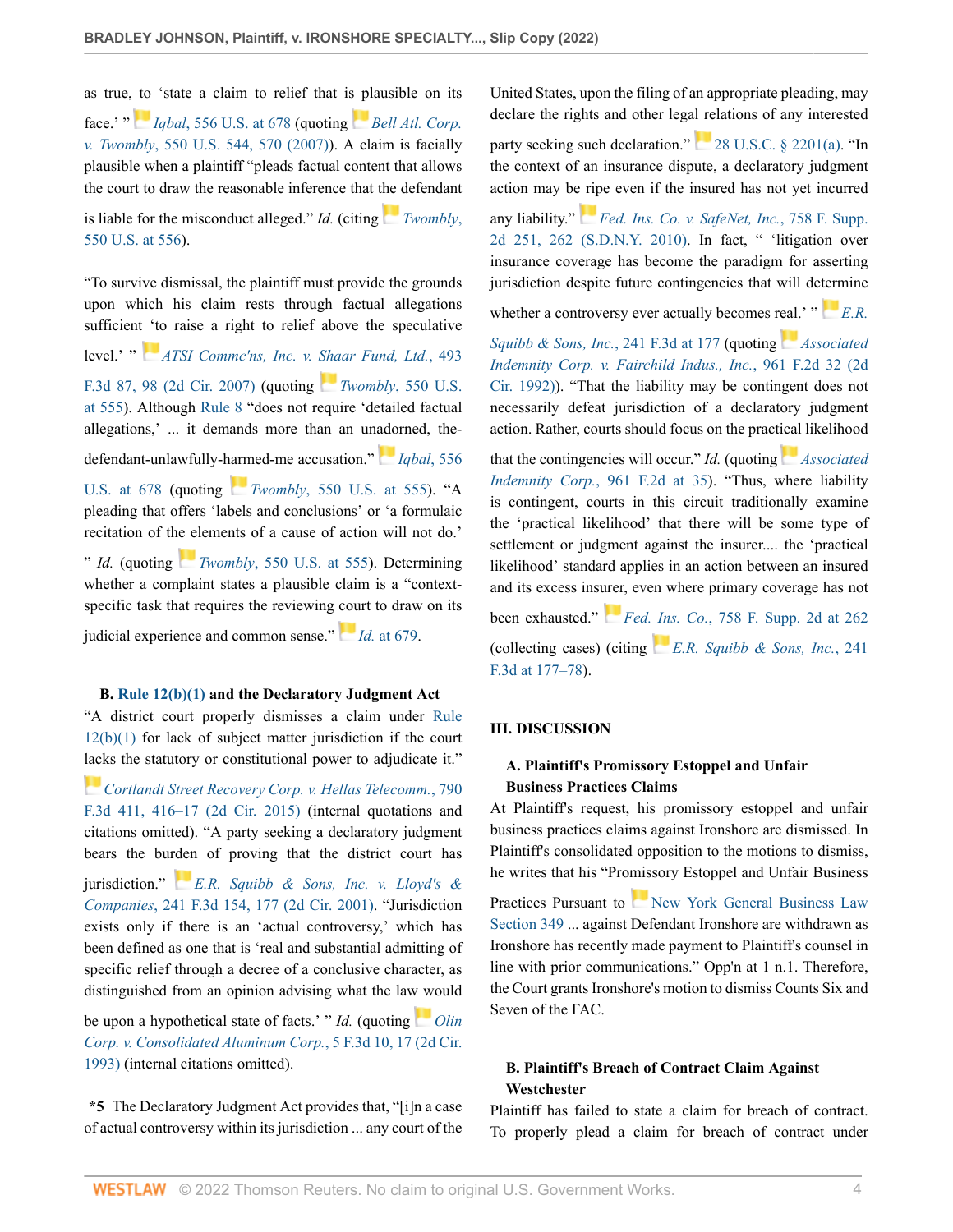New York law, Plaintiff must allege: "(i) the formation of a contract between the parties; (ii) performance by the plaintiff; [\(iii\)](https://1.next.westlaw.com/Link/RelatedInformation/Flag?documentGuid=Id238fd905c7f11e5b86bd602cb8781fa&transitionType=InlineKeyCiteFlags&originationContext=docHeaderFlag&Rank=0&ppcid=0696a5bade5041e4933c414095534e9d&contextData=(sc.AlertsClip) ) failure of defendant to perform; and (iv) damages."

*Orlander v. Staples, Inc.*[, 802 F.3d 289, 294 \(2d Cir. 2015\)](http://www.westlaw.com/Link/Document/FullText?findType=Y&serNum=2037173466&pubNum=0000506&originatingDoc=Ie6f31730b01711eca822e285f8d53e4b&refType=RP&fi=co_pp_sp_506_294&originationContext=document&vr=3.0&rs=cblt1.0&transitionType=DocumentItem&contextData=(sc.AlertsClip)#co_pp_sp_506_294) (quoting *[Johnson v. Nextel Commc'ns, Inc.](http://www.westlaw.com/Link/Document/FullText?findType=Y&serNum=2026216694&pubNum=0000506&originatingDoc=Ie6f31730b01711eca822e285f8d53e4b&refType=RP&fi=co_pp_sp_506_142&originationContext=document&vr=3.0&rs=cblt1.0&transitionType=DocumentItem&contextData=(sc.AlertsClip)#co_pp_sp_506_142)*, 660 F.3d 131, 142 [\(2d Cir. 2011\)\)](http://www.westlaw.com/Link/Document/FullText?findType=Y&serNum=2026216694&pubNum=0000506&originatingDoc=Ie6f31730b01711eca822e285f8d53e4b&refType=RP&fi=co_pp_sp_506_142&originationContext=document&vr=3.0&rs=cblt1.0&transitionType=DocumentItem&contextData=(sc.AlertsClip)#co_pp_sp_506_142). Under New York law, a condition precedent is "an act or event, other than a lapse of time, which, unless the condition is excused, must occu[r be](https://1.next.westlaw.com/Link/RelatedInformation/Flag?documentGuid=Ief18b5a4d9f111d9bf60c1d57ebc853e&transitionType=InlineKeyCiteFlags&originationContext=docHeaderFlag&Rank=0&ppcid=0696a5bade5041e4933c414095534e9d&contextData=(sc.AlertsClip) )fore a duty to perform

a promise in the agreement arises." *[Oppenheimer & Co. v.](http://www.westlaw.com/Link/Document/FullText?findType=Y&serNum=1995237272&pubNum=0000605&originatingDoc=Ie6f31730b01711eca822e285f8d53e4b&refType=RP&fi=co_pp_sp_605_690&originationContext=document&vr=3.0&rs=cblt1.0&transitionType=DocumentItem&contextData=(sc.AlertsClip)#co_pp_sp_605_690) [Oppenheim, Appel, Dixon & Co.](http://www.westlaw.com/Link/Document/FullText?findType=Y&serNum=1995237272&pubNum=0000605&originatingDoc=Ie6f31730b01711eca822e285f8d53e4b&refType=RP&fi=co_pp_sp_605_690&originationContext=document&vr=3.0&rs=cblt1.0&transitionType=DocumentItem&contextData=(sc.AlertsClip)#co_pp_sp_605_690)*, 86 N.Y.2d 685, 690 (1995) (citing Calamari and Perillo, Contracts § 11-2, at 438 [3d ed]). New York courts have recognized "that the use of terms such as 'if,' 'unless' [and](https://1.next.westlaw.com/Link/RelatedInformation/Flag?documentGuid=I919367b660b411de8bf6cd8525c41437&transitionType=InlineKeyCiteFlags&originationContext=docHeaderFlag&Rank=0&ppcid=0696a5bade5041e4933c414095534e9d&contextData=(sc.AlertsClip) ) 'until' constitutes 'unmistakable language of condition.' " *[MHR Capital Partners LP v. Presstek, Inc.](http://www.westlaw.com/Link/Document/FullText?findType=Y&serNum=2019190103&pubNum=0007048&originatingDoc=Ie6f31730b01711eca822e285f8d53e4b&refType=RP&fi=co_pp_sp_7048_645&originationContext=document&vr=3.0&rs=cblt1.0&transitionType=DocumentItem&contextData=(sc.AlertsClip)#co_pp_sp_7048_645)*,

[12 N.Y.3d 640, 645 \(2009\)](http://www.westlaw.com/Link/Document/FullText?findType=Y&serNum=2019190103&pubNum=0007048&originatingDoc=Ie6f31730b01711eca822e285f8d53e4b&refType=RP&fi=co_pp_sp_7048_645&originationContext=document&vr=3.0&rs=cblt1.0&transitionType=DocumentItem&contextData=(sc.AlertsClip)#co_pp_sp_7048_645) (quoting *[Oppenheimer & Co.](http://www.westlaw.com/Link/Document/FullText?findType=Y&serNum=1995237272&pubNum=0000605&originatingDoc=Ie6f31730b01711eca822e285f8d53e4b&refType=RP&fi=co_pp_sp_605_691&originationContext=document&vr=3.0&rs=cblt1.0&transitionType=DocumentItem&contextData=(sc.AlertsClip)#co_pp_sp_605_691)*, [86 N.Y.2d at 691\)](http://www.westlaw.com/Link/Document/FullText?findType=Y&serNum=1995237272&pubNum=0000605&originatingDoc=Ie6f31730b01711eca822e285f8d53e4b&refType=RP&fi=co_pp_sp_605_691&originationContext=document&vr=3.0&rs=cblt1.0&transitionType=DocumentItem&contextData=(sc.AlertsClip)#co_pp_sp_605_691).

"At the motion to dismiss stage, a district court may dismiss a breach of contract claim only if the terms of the contract are unambiguous." *[Orchard Hill Master Fund Ltd. v. SBA](http://www.westlaw.com/Link/Document/FullText?findType=Y&serNum=2039405264&pubNum=0000506&originatingDoc=Ie6f31730b01711eca822e285f8d53e4b&refType=RP&fi=co_pp_sp_506_156&originationContext=document&vr=3.0&rs=cblt1.0&transitionType=DocumentItem&contextData=(sc.AlertsClip)#co_pp_sp_506_156) Commc'ns Corp.*[, 830 F.3d 152, 156 \(2d Cir. 2016\).](http://www.westlaw.com/Link/Document/FullText?findType=Y&serNum=2039405264&pubNum=0000506&originatingDoc=Ie6f31730b01711eca822e285f8d53e4b&refType=RP&fi=co_pp_sp_506_156&originationContext=document&vr=3.0&rs=cblt1.0&transitionType=DocumentItem&contextData=(sc.AlertsClip)#co_pp_sp_506_156) "A contract is unambiguous ... if 'the contract language has a definite and precise meaning ... [and] there is no reasonable basis for a difference of opinion.' " *Id.* [at 157](http://www.westlaw.com/Link/Document/FullText?findType=Y&serNum=2039405264&pubNum=0000506&originatingDoc=Ie6f31730b01711eca822e285f8d53e4b&refType=RP&fi=co_pp_sp_506_157&originationContext=document&vr=3.0&rs=cblt1.0&transitionType=DocumentItem&contextData=(sc.AlertsClip)#co_pp_sp_506_157) (quoting *[Chesapeake Energy Corp. v. Bank of N.Y. Mellon Trust Co.](http://www.westlaw.com/Link/Document/FullText?findType=Y&serNum=2034858406&pubNum=0000506&originatingDoc=Ie6f31730b01711eca822e285f8d53e4b&refType=RP&fi=co_pp_sp_506_114&originationContext=document&vr=3.0&rs=cblt1.0&transitionType=DocumentItem&contextData=(sc.AlertsClip)#co_pp_sp_506_114)*, [773 F.3d 110, 114 \(2d Cir. 2014\)](http://www.westlaw.com/Link/Document/FullText?findType=Y&serNum=2034858406&pubNum=0000506&originatingDoc=Ie6f31730b01711eca822e285f8d53e4b&refType=RP&fi=co_pp_sp_506_114&originationContext=document&vr=3.0&rs=cblt1.0&transitionType=DocumentItem&contextData=(sc.AlertsClip)#co_pp_sp_506_114)).

As a threshold matter, the Court finds that the Drop-Down-Clause in the Westchester Policy is unambiguous. Neither party argues that the pertinent provision is ambiguous. *See* Westchester and Illinois Union Mot. at 10–11 (arguing that the FAC "makes no allegation that Plaintiff has provided the required notice or documentation to Westchester"); Opp'n at 5–6 (disputing only that the FAC has insufficiently pleaded performance). The Court has reviewed the relevant policy language, which is set forth in the margin below,  $2$  and agrees with the parties that it is unambiguous and that there is no reasonable basis for a difference of opinion as to its meaning.

<span id="page-4-0"></span>[2](#page-4-1) **ADVANCEMENT OF DEFENSE COSTS:** Except in those instances when the INSURER has denied liability for the CLAIM because of the application of one or more coverage issues, if the COMPANY refuses or is financially unable to advance DEFENSE COSTS, and if the insurer(s) of the UNDERLYING INSURANCE fails or refuses to advance such costs as provided in Clause 1(a)

above, the INSURER shall, upon request and if properly itemized and detailed invoices accompany the request, advance on behalf of the INSUREDS, or any of them, such DEFENSE COSTS on a current basis, but no later than ninety (90) days after the receipt by the INSURER of such properly itemized and detailed DEFENSE COSTS invoices. FAC Ex. E, Westchester Policy, Section 19, Clause 9.

**\*6** The Court dismisses Plaintiff's breach of contract claim again Westchester because he has not adequately pleaded that he provided Westchester with notice as required under the Drop-Down-Clause. The Westchester Policy states that Westchester is required to advance defense costs to Plaintiff "*upon* request and *if* properly itemized and detailed invoices accompany the request." FAC Ex. E, Miscellaneous Amendments, Section 19 (emphasis added). Plaintiff fails to allege that he provided Westchester with the required notice. He makes only the conclusory allegation that "Plaintiff has complied with all the conditions of the Westchester Policy," without alleging any facts about whether notice was given to Westchester and, if so, whether it contained the itemized and detailed invoices as required under the Drop-Down-Clause. *Id.* ¶ 117–119. Plaintiff provides no "factual enhancement" to his conclusory statements, which read as a mere ["for](https://1.next.westlaw.com/Link/RelatedInformation/Flag?documentGuid=I90623386439011de8bf6cd8525c41437&transitionType=InlineKeyCiteFlags&originationContext=docHeaderFlag&Rank=0&ppcid=0696a5bade5041e4933c414095534e9d&contextData=(sc.AlertsClip) )mulaic recitation of the eleme[nts](https://1.next.westlaw.com/Link/RelatedInformation/Flag?documentGuid=Ib53eb62e07a011dcb035bac3a32ef289&transitionType=InlineKeyCiteFlags&originationContext=docHeaderFlag&Rank=0&ppcid=0696a5bade5041e4933c414095534e9d&contextData=(sc.AlertsClip) ) of a cause of action." *Iqbal*[, 556 U.S. at 678](http://www.westlaw.com/Link/Document/FullText?findType=Y&serNum=2018848474&pubNum=0000780&originatingDoc=Ie6f31730b01711eca822e285f8d53e4b&refType=RP&fi=co_pp_sp_780_678&originationContext=document&vr=3.0&rs=cblt1.0&transitionType=DocumentItem&contextData=(sc.AlertsClip)#co_pp_sp_780_678) (quoting *[Twombly](http://www.westlaw.com/Link/Document/FullText?findType=Y&serNum=2012293296&pubNum=0000780&originatingDoc=Ie6f31730b01711eca822e285f8d53e4b&refType=RP&fi=co_pp_sp_780_555&originationContext=document&vr=3.0&rs=cblt1.0&transitionType=DocumentItem&contextData=(sc.AlertsClip)#co_pp_sp_780_555)*, 550 [U.S. at 555\)](http://www.westlaw.com/Link/Document/FullText?findType=Y&serNum=2012293296&pubNum=0000780&originatingDoc=Ie6f31730b01711eca822e285f8d53e4b&refType=RP&fi=co_pp_sp_780_555&originationContext=document&vr=3.0&rs=cblt1.0&transitionType=DocumentItem&contextData=(sc.AlertsClip)#co_pp_sp_780_555).<sup>[3](#page-4-2)</sup> Therefore, Plaintiff has not sufficiently alleged that Westchester breached its obligation to advance defense costs. Plaintiff's breach of contract claim against Westchester is therefore dismissed.

> <span id="page-4-3"></span>Plaintiff's opposition appears to concede that he did not in fact provide the requisite notice to Westchester in advance of filing his breach of contract claim. He attaches to his opposition a July 20, 2021 letter that appears to contain the notice and itemized bills required under the Drop-Down-Clause. In doing so, Plaintiff seems to acknowledge that he had not made the required notice to Westchester at the time he filed his complaint on June 28, 2021.

# **C. Plaintiff's Declaratory Judgment Act Claims**

Because Plaintiff fails to allege that AXIS or Illinois Union has a present duty to advance defense costs or that there is a practical likelihood that their respective policies will be triggered, Plaintiff does not allege a ripe controversy.

<span id="page-4-2"></span><span id="page-4-1"></span>[3](#page-4-3)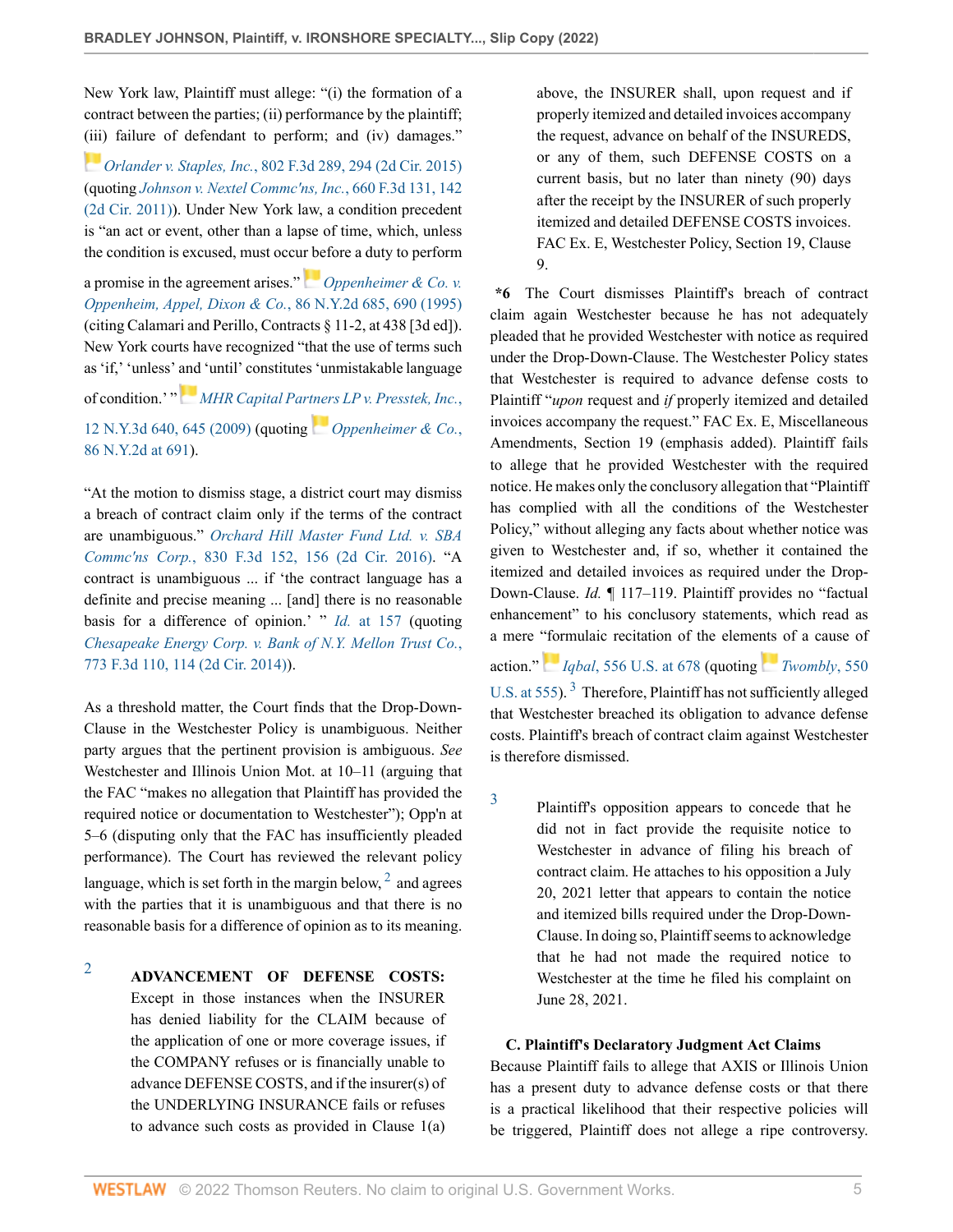However, Plaintiff has alleged a ripe controversy as to Westchester's duty to advance defense costs. " 'Courts often distinguish between the duty to defend and the duty to indemnify in determining whether each issue posed in a declaratory judgment action is ripe for adjudication,' because [the](https://1.next.westlaw.com/Link/RelatedInformation/Flag?documentGuid=I06541db0394611e8a70fc9d8a0b2aef5&transitionType=InlineKeyCiteFlags&originationContext=docHeaderFlag&Rank=0&ppcid=0696a5bade5041e4933c414095534e9d&contextData=(sc.AlertsClip) ) duties are usually triggered by different conditions."

*[Lafarge Canada Inc. v. Am. Home Assurance Co.](http://www.westlaw.com/Link/Document/FullText?findType=Y&serNum=2044249449&pubNum=0000999&originatingDoc=Ie6f31730b01711eca822e285f8d53e4b&refType=RP&fi=co_pp_sp_999_4&originationContext=document&vr=3.0&rs=cblt1.0&transitionType=DocumentItem&contextData=(sc.AlertsClip)#co_pp_sp_999_4)*, No. 15- [CV-8957 \(RA\), 2018 WL 1634135, at \\*4 \(S.D.N.Y. Mar. 31,](http://www.westlaw.com/Link/Document/FullText?findType=Y&serNum=2044249449&pubNum=0000999&originatingDoc=Ie6f31730b01711eca822e285f8d53e4b&refType=RP&fi=co_pp_sp_999_4&originationContext=document&vr=3.0&rs=cblt1.0&transitionType=DocumentItem&contextData=(sc.AlertsClip)#co_pp_sp_999_4) [2018\)](http://www.westlaw.com/Link/Document/FullText?findType=Y&serNum=2044249449&pubNum=0000999&originatingDoc=Ie6f31730b01711eca822e285f8d53e4b&refType=RP&fi=co_pp_sp_999_4&originationContext=document&vr=3.0&rs=cblt1.0&transitionType=DocumentItem&contextData=(sc.AlertsClip)#co_pp_sp_999_4) (quoting *[Atl. Cas. Ins. Co. v. Value Waterproofing,](http://www.westlaw.com/Link/Document/FullText?findType=Y&serNum=2029651680&pubNum=0004637&originatingDoc=Ie6f31730b01711eca822e285f8d53e4b&refType=RP&fi=co_pp_sp_4637_261&originationContext=document&vr=3.0&rs=cblt1.0&transitionType=DocumentItem&contextData=(sc.AlertsClip)#co_pp_sp_4637_261) Inc.*[, 918 F. Supp. 2d 243, 261 \(S.D.N.Y. 2013\)](http://www.westlaw.com/Link/Document/FullText?findType=Y&serNum=2029651680&pubNum=0004637&originatingDoc=Ie6f31730b01711eca822e285f8d53e4b&refType=RP&fi=co_pp_sp_4637_261&originationContext=document&vr=3.0&rs=cblt1.0&transitionType=DocumentItem&contextData=(sc.AlertsClip)#co_pp_sp_4637_261)). Unlike the duty to defend, which is generally "triggered by the filing of a lawsuit," the duty to indemnify is "triggered by a determination of liability."  $Id$ . (quoting [Atl. Cas. Ins.](http://www.westlaw.com/Link/Document/FullText?findType=Y&serNum=2029651680&pubNum=0004637&originatingDoc=Ie6f31730b01711eca822e285f8d53e4b&refType=RP&fi=co_pp_sp_4637_261&originationContext=document&vr=3.0&rs=cblt1.0&transitionType=DocumentItem&contextData=(sc.AlertsClip)#co_pp_sp_4637_261) [Co., 918 F. Supp. 2d at 261](http://www.westlaw.com/Link/Document/FullText?findType=Y&serNum=2029651680&pubNum=0004637&originatingDoc=Ie6f31730b01711eca822e285f8d53e4b&refType=RP&fi=co_pp_sp_4637_261&originationContext=document&vr=3.0&rs=cblt1.0&transitionType=DocumentItem&contextData=(sc.AlertsClip)#co_pp_sp_4637_261)). The Court will therefore first address whether Plaintiff has alleged a ripe controversy as to the Excess Carriers' duty to defend in the SportCo actions.

### **i. Duty to Defend**

### **a. The AXIS Policy**

Plaintiff has not alleged that AXIS has a present duty to advance defense costs. Plaintiff does not dispute the significance of the exhaustion language in the AXIS Policy, which states that AXIS's coverage duty does not attach until Plaintiff's primary insurance policy, which has a \$10,000,000 liability cap, is exhausted. *See* FAC Ex. D, AXIS Policy, Section I as amended by Endorsement No. 4; Opp'n at 3-4. Thus, AXIS is obligated to advance defense costs and indemnify "only after" the insured's costs exceed the \$10,000,000 limit of the Ironshore Policy. *Id.* Plaintiff alleges that he has incurred "over a million dollars of defense costs[.]" FAC ¶ 75. Therefore, Plaintiff has not alleged that AXIS has a present obligation to Plaintiff.

Nor does Plaintiff allege a practical likelihood that the AXIS Policy will be triggered. To the extent that AXIS will ever be obligated to advance defense costs, that obligation is triggered only when at least \$10,000,000 in underlying liability has been reached, which means that Plaintiff's costs would have to multiply ten-fold before AXIS's duty to defend kicks in. Plaintiff alleges that he was named as a defendant in two underlying claims but has already been dismissed from the South Carolina Action. FAC ¶ 18. His motion to dismiss the Delaware Action is pending. *Id.* at ¶ 26. Therefore, Plaintiff has not alleged a practical likelihood of a ten-fold increase in defense costs.

**\*7** Plaintiff asserts that "the worst case scenario potential defense and indemnity costs runs in the hundreds of millions," but this allegation seems to be based on the alleged \$188,000,000 in damages in the South Carolina Action, from which Plaintiff has already been dismissed. FAC ¶ 95. Even assuming that there are hundreds of millions in potential damages at stake in the remaining Delaware Action, which Plaintiff has not alleged, he offers no facts to demonstrate a "practical likelihood" that his defense costs will exceed \$10,000,000. *See [Maryland Casualty Co. v. W.R. Grace](http://www.westlaw.com/Link/Document/FullText?findType=Y&serNum=1996131434&pubNum=0000999&originatingDoc=Ie6f31730b01711eca822e285f8d53e4b&refType=RP&fi=co_pp_sp_999_5&originationContext=document&vr=3.0&rs=cblt1.0&transitionType=DocumentItem&contextData=(sc.AlertsClip)#co_pp_sp_999_5)*

*& Co.*[, No. 88 CIV. 2613 \(JSM\), 1996 WL 306372, at \\*5](http://www.westlaw.com/Link/Document/FullText?findType=Y&serNum=1996131434&pubNum=0000999&originatingDoc=Ie6f31730b01711eca822e285f8d53e4b&refType=RP&fi=co_pp_sp_999_5&originationContext=document&vr=3.0&rs=cblt1.0&transitionType=DocumentItem&contextData=(sc.AlertsClip)#co_pp_sp_999_5) [\(S.D.N.Y. Jun. 7, 1996\)](http://www.westlaw.com/Link/Document/FullText?findType=Y&serNum=1996131434&pubNum=0000999&originatingDoc=Ie6f31730b01711eca822e285f8d53e4b&refType=RP&fi=co_pp_sp_999_5&originationContext=document&vr=3.0&rs=cblt1.0&transitionType=DocumentItem&contextData=(sc.AlertsClip)#co_pp_sp_999_5) (dismissing some excess insurers' policies because the court determined, after reviewing the insured's defense and indemnity costs at that point, that there was not a practical likelihood that the insured would reach the respective attachment points of those policies). The fact that Plaintiff has already been dismissed from the high dollar claims in the South Carolina Action makes it unlikely that the \$10,000,000 threshold will be met.

Plaintiff's newly raised allegation in opposition to the motions to dismiss that the Ironshore liability limit is an aggregate limit and that Ironshore has also advanced defense costs for other directors of SportCo changes nothing. First, this allegation is absent from the FAC. Plaintiff cannot amend his complaint through new allegations in an opposition brief. *See [Chen Coal Technologies, Inc. v. Leidos, Inc.](http://www.westlaw.com/Link/Document/FullText?findType=Y&serNum=2047886615&pubNum=0007903&originatingDoc=Ie6f31730b01711eca822e285f8d53e4b&refType=RP&fi=co_pp_sp_7903_321&originationContext=document&vr=3.0&rs=cblt1.0&transitionType=DocumentItem&contextData=(sc.AlertsClip)#co_pp_sp_7903_321)*, 377 F. Supp. 3d [303, 321 \(S.D.N.Y. 2019\)](http://www.westlaw.com/Link/Document/FullText?findType=Y&serNum=2047886615&pubNum=0007903&originatingDoc=Ie6f31730b01711eca822e285f8d53e4b&refType=RP&fi=co_pp_sp_7903_321&originationContext=document&vr=3.0&rs=cblt1.0&transitionType=DocumentItem&contextData=(sc.AlertsClip)#co_pp_sp_7903_321) (it is "axiomatic that a complaint cannot be amende[d by](https://1.next.westlaw.com/Link/RelatedInformation/Flag?documentGuid=Iaf217580a41a11e7ae06bb6d796f727f&transitionType=InlineKeyCiteFlags&originationContext=docHeaderFlag&Rank=0&ppcid=0696a5bade5041e4933c414095534e9d&contextData=(sc.AlertsClip) ) a brief in opposition to a motion to

dismiss" (quoting *[LLM Bar Exam, LLC v. Barbri, Inc.](http://www.westlaw.com/Link/Document/FullText?findType=Y&serNum=2042745208&pubNum=0007903&originatingDoc=Ie6f31730b01711eca822e285f8d53e4b&refType=RP&fi=co_pp_sp_7903_580&originationContext=document&vr=3.0&rs=cblt1.0&transitionType=DocumentItem&contextData=(sc.AlertsClip)#co_pp_sp_7903_580)*, [271 F. Supp. 3d 547, 580](http://www.westlaw.com/Link/Document/FullText?findType=Y&serNum=2042745208&pubNum=0007903&originatingDoc=Ie6f31730b01711eca822e285f8d53e4b&refType=RP&fi=co_pp_sp_7903_580&originationContext=document&vr=3.0&rs=cblt1.0&transitionType=DocumentItem&contextData=(sc.AlertsClip)#co_pp_sp_7903_580) (internal quotation marks and citation omitted))). Second, even if this bare allegation that Ironshore is also paying defense costs on behalf of three other defendants had been included in the FAC, it is too conclusory to plead a practical likelihood that Ironshore's liability limit will be reached. Plaintiff provides no factual enhancement as to how much these other insured defendants have incurred in legal fees. Nor does he indicate whether they have been dismissed from or have moved to dismiss either the South Carolina Action or the Delaware Action. Thus, the Court cannot find that Plaintiff has pleaded a practical likelihood of AXIS's policy being triggered. The Court therefore dismisses Plaintiff's claim against AXIS for advancement of defense costs.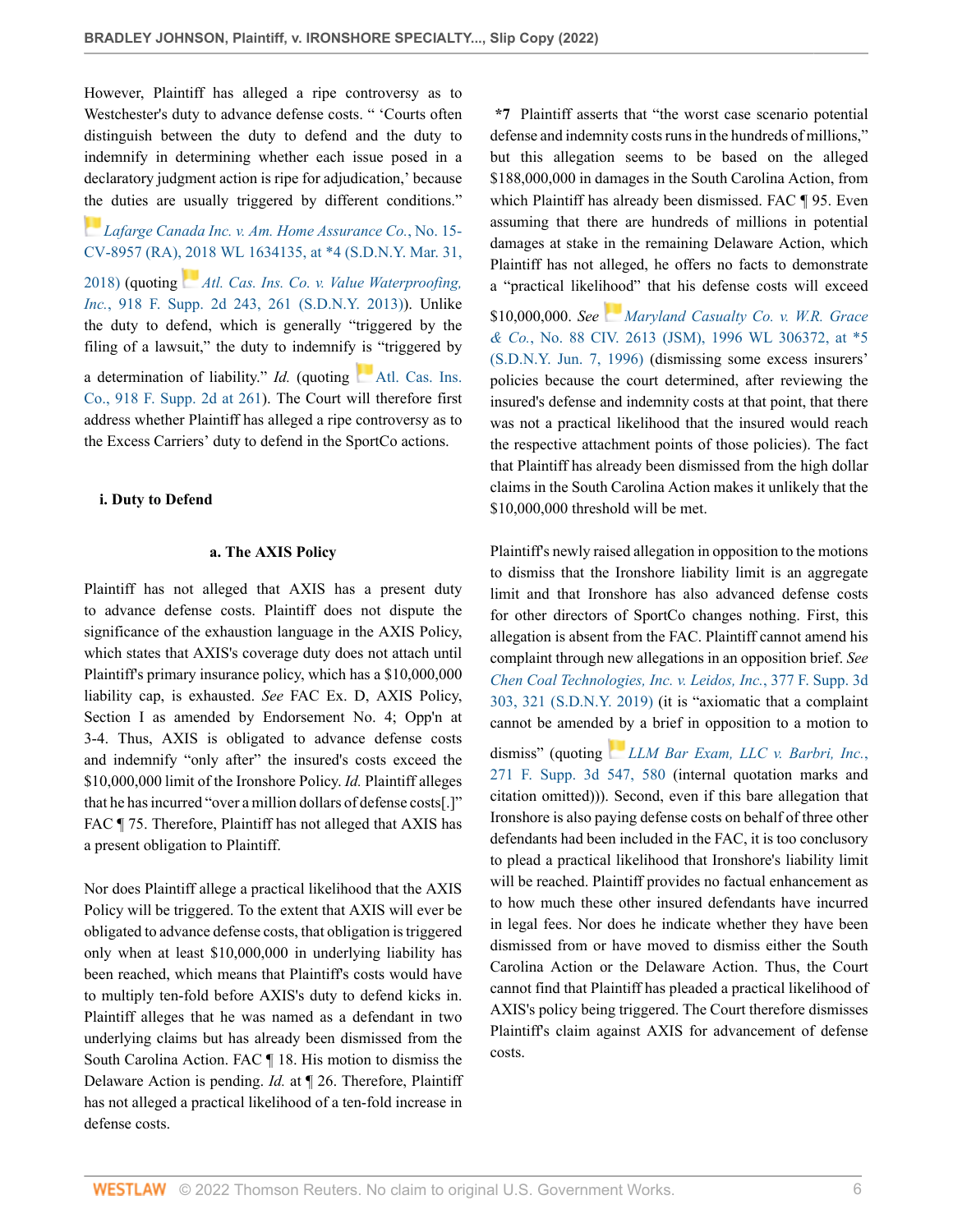### **b. The Illinois Union Policy**

Likewise, Plaintiff has not demonstrated that Illinois Union has a present obligation to advance defense costs or that there is a practical likelihood that Illinois Union's duty to advance defense costs will be triggered. Illinois Union is not obligated to advance Plaintiff defense costs "until the Underlying Policy Limits of all underlying policies have been exhausted." FAC Ex. F, Illinois Union Policy, amendment to Section II, Loss Payable Provision. The Illinois Union Policy therefore attaches once \$20,000,000 of underlying liability has been exhausted. *Id.*, Declarations, Item 7. Thus, for essentially the same reasons that Plaintiff has failed to adequately plead a ripe claim against AXIS, Plaintiff fails to plead a practical likelihood that Illinois Union's Policy will be triggered. Plaintiff has not alleged that his defense costs will exceed \$20,000,000. Illinois Union's motion to dismiss Plaintiff's request for declaratory judgment as to the advancement of defense costs is granted.

#### **c. The Westchester Policy**

However, Plaintiff has plausibly pleaded a practical likelihood that Westchester will have a duty to defend Plaintiff in the SportCo Actions. Plaintiff alleges that Ironshore has refused to advance defense costs. "[O]n or around December 23, 2020, Ironshore informed Plaintiff for the first time that he was not entitled to coverage under the Ironshore Policy, and that Ironshore would not fund or reimburse any of his defense costs" on the basis of an exclusion in the Ironshore Policy. FAC ¶ 69. In May of 2021, under a complete reservation of rights, Ironshore agreed "to make a partial payment of certain defense invoices." *Id.* at ¶ 71.

**\*8** Plaintiff alleges that under the Drop-Down-Clause, Westchester has an obligation to advance defense costs "if the underlying insurers refuse to do so." *Id.* at ¶ 115. While, as described above, Plaintiff has not plausibly alleged that this clause has been breached, since Plaintiff does not allege that he has performed his obligation to provide Westchester with the required notice, Plaintiff does allege that there is a practical likelihood that this clause will be triggered. Plaintiff alleges that Ironshore has refused to advance defense costs and that this will trigger Westchester's obligations under its policy. Therefore, as alleged in the FAC, the declaratory judgment action as to the advancement of defense costs by Westchester is "real enough to make this an actual case or

controversy."*[Empire Fire & Marine Ins. Co. v. Elrac, Inc.](http://www.westlaw.com/Link/Document/FullText?findType=Y&serNum=2010949945&pubNum=0000999&originatingDoc=Ie6f31730b01711eca822e285f8d53e4b&refType=RP&fi=co_pp_sp_999_3&originationContext=document&vr=3.0&rs=cblt1.0&transitionType=DocumentItem&contextData=(sc.AlertsClip)#co_pp_sp_999_3)*, [No. 04 CIV. 10315 \(GEL\), 2006 WL 3734308, at \\*3 \(S.D.N.Y.](http://www.westlaw.com/Link/Document/FullText?findType=Y&serNum=2010949945&pubNum=0000999&originatingDoc=Ie6f31730b01711eca822e285f8d53e4b&refType=RP&fi=co_pp_sp_999_3&originationContext=document&vr=3.0&rs=cblt1.0&transitionType=DocumentItem&contextData=(sc.AlertsClip)#co_pp_sp_999_3) [Dec. 18, 2006\)](http://www.westlaw.com/Link/Document/FullText?findType=Y&serNum=2010949945&pubNum=0000999&originatingDoc=Ie6f31730b01711eca822e285f8d53e4b&refType=RP&fi=co_pp_sp_999_3&originationContext=document&vr=3.0&rs=cblt1.0&transitionType=DocumentItem&contextData=(sc.AlertsClip)#co_pp_sp_999_3).

However, "[f]inding that a ripe, justiciable action exists does not end the inquiry. 'Since its inception, the Declaratory Judgment Act has been understood to confer on federal courts unique and substantial discr[etion](https://1.next.westlaw.com/Link/RelatedInformation/Flag?documentGuid=I06541db0394611e8a70fc9d8a0b2aef5&transitionType=InlineKeyCiteFlags&originationContext=docHeaderFlag&Rank=0&ppcid=0696a5bade5041e4933c414095534e9d&contextData=(sc.AlertsClip) ) in deciding whether

to declare the rights of litigants.' " *[Lafarge Canada Inc.](http://www.westlaw.com/Link/Document/FullText?findType=Y&serNum=2044249449&pubNum=0000999&originatingDoc=Ie6f31730b01711eca822e285f8d53e4b&refType=RP&fi=co_pp_sp_999_4&originationContext=document&vr=3.0&rs=cblt1.0&transitionType=DocumentItem&contextData=(sc.AlertsClip)#co_pp_sp_999_4)*, [2018 WL 1634135, at \\*4](http://www.westlaw.com/Link/Document/FullText?findType=Y&serNum=2044249449&pubNum=0000999&originatingDoc=Ie6f31730b01711eca822e285f8d53e4b&refType=RP&fi=co_pp_sp_999_4&originationContext=document&vr=3.0&rs=cblt1.0&transitionType=DocumentItem&contextData=(sc.AlertsClip)#co_pp_sp_999_4) (quoting *[Wilton v. Seven Falls](http://www.westlaw.com/Link/Document/FullText?findType=Y&serNum=1995125520&pubNum=0000780&originatingDoc=Ie6f31730b01711eca822e285f8d53e4b&refType=RP&fi=co_pp_sp_780_286&originationContext=document&vr=3.0&rs=cblt1.0&transitionType=DocumentItem&contextData=(sc.AlertsClip)#co_pp_sp_780_286) Co.*[, 515 U.S. 277, 286 \(1995\)\)](http://www.westlaw.com/Link/Document/FullText?findType=Y&serNum=1995125520&pubNum=0000780&originatingDoc=Ie6f31730b01711eca822e285f8d53e4b&refType=RP&fi=co_pp_sp_780_286&originationContext=document&vr=3.0&rs=cblt1.0&transitionType=DocumentItem&contextData=(sc.AlertsClip)#co_pp_sp_780_286). "In order to decide whether to entertain an action for declaratory judgment, [the Second Circuit has] instructed district courts to ask: (1) whether the judgment will serve a useful purpose in clarifying or settling the legal issues involved; and (2) whether a judgment would [fina](https://1.next.westlaw.com/Link/RelatedInformation/Flag?documentGuid=I0d1ef74ee2ed11d983e7e9deff98dc6f&transitionType=InlineKeyCiteFlags&originationContext=docHeaderFlag&Rank=0&ppcid=0696a5bade5041e4933c414095534e9d&contextData=(sc.AlertsClip) )lize the controversy and offer relief from uncertainty."

*[Duane Reade, Inc. v. St. Paul Fire & Marine Ins. Co.](http://www.westlaw.com/Link/Document/FullText?findType=Y&serNum=2006843277&pubNum=0000506&originatingDoc=Ie6f31730b01711eca822e285f8d53e4b&refType=RP&fi=co_pp_sp_506_389&originationContext=document&vr=3.0&rs=cblt1.0&transitionType=DocumentItem&contextData=(sc.AlertsClip)#co_pp_sp_506_389)*, 411 [F.3d 384, 389 \(2d Cir. 2005\).](http://www.westlaw.com/Link/Document/FullText?findType=Y&serNum=2006843277&pubNum=0000506&originatingDoc=Ie6f31730b01711eca822e285f8d53e4b&refType=RP&fi=co_pp_sp_506_389&originationContext=document&vr=3.0&rs=cblt1.0&transitionType=DocumentItem&contextData=(sc.AlertsClip)#co_pp_sp_506_389) Other relevant factors include

> (1) whether the proposed remedy is being used merely for "procedural fencing" or a "race to res judicata"; (2) whether the use of a declaratory judgment would increase friction between sovereign legal systems or improperly encroach on the domain of a state or foreign court; and (3) whether there is a better or more effective remedy.

*[Dow Jones & Co. v. Harrods Ltd.](http://www.westlaw.com/Link/Document/FullText?findType=Y&serNum=2003692974&pubNum=0000506&originatingDoc=Ie6f31730b01711eca822e285f8d53e4b&refType=RP&fi=co_pp_sp_506_359&originationContext=document&vr=3.0&rs=cblt1.0&transitionType=DocumentItem&contextData=(sc.AlertsClip)#co_pp_sp_506_359)*, 346 F.3d 357, 359–60 [\(2d Cir. 2003\)](http://www.westlaw.com/Link/Document/FullText?findType=Y&serNum=2003692974&pubNum=0000506&originatingDoc=Ie6f31730b01711eca822e285f8d53e4b&refType=RP&fi=co_pp_sp_506_359&originationContext=document&vr=3.0&rs=cblt1.0&transitionType=DocumentItem&contextData=(sc.AlertsClip)#co_pp_sp_506_359).

Here, the Court finds that exercising its discretion to entertain Mr. Johnson's action for declaratory judgment as to the advancement of defense costs "will serve a useful purpose in clarifying" the legal issues involved. *Duane Reade*, 411 F.3d at 359. In particular, it will help clarify Westchester's obligations under the Drop-Down-Clause. Plaintiff alleges that Ironshore has refused to advance fees in connection with the SportCo actions and that its failure to do so may trigger Westchester's obligation and that Westchester has, as of yet, not advanced these costs. Therefore "the facts alleged, under all the circumstances, show that there is a substantial controversy, between parties having adverse legal interests, of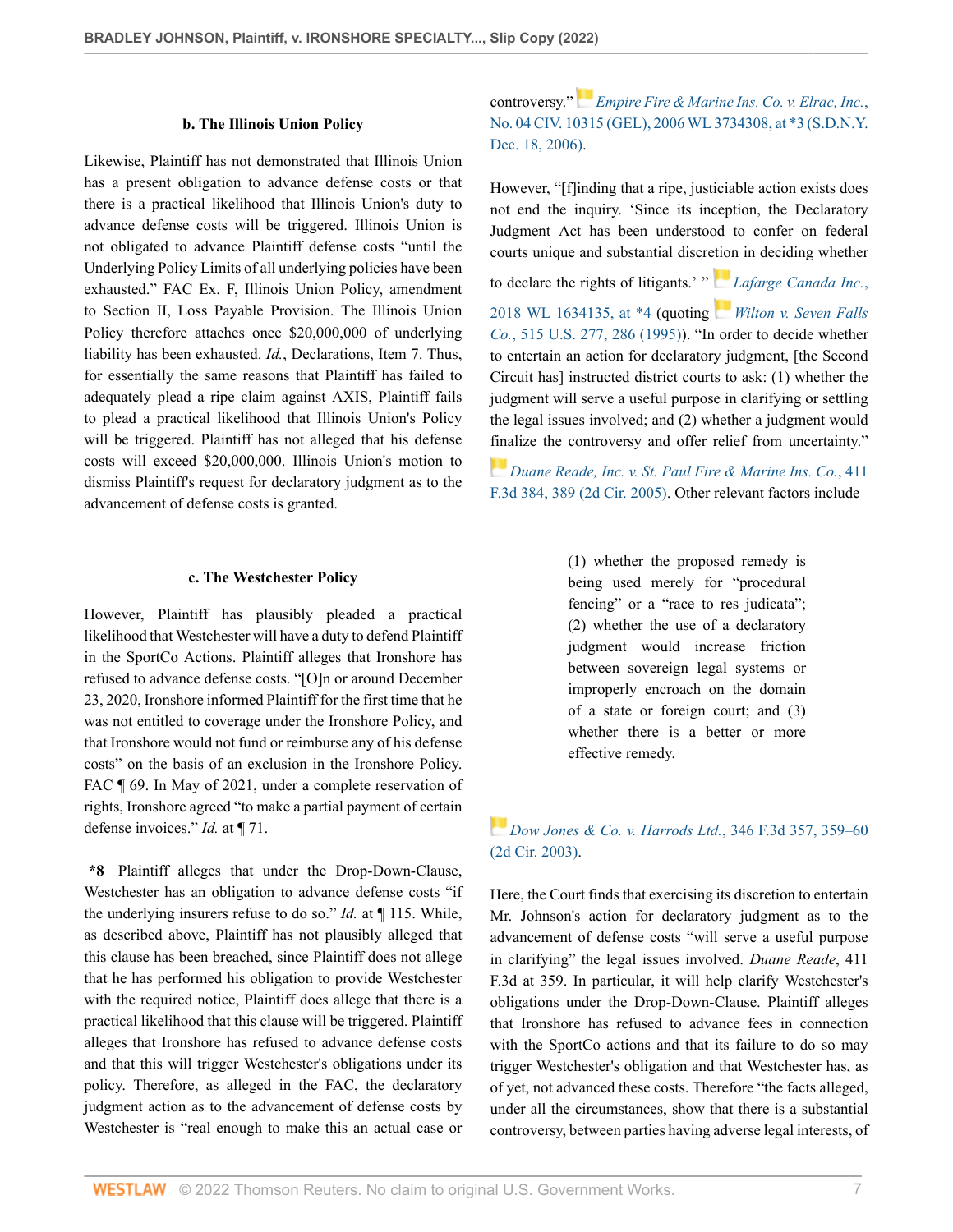sufficient immediacy a[nd r](https://1.next.westlaw.com/Link/RelatedInformation/Flag?documentGuid=I4c55649c96fc11d9bdd1cfdd544ca3a4&transitionType=InlineKeyCiteFlags&originationContext=docHeaderFlag&Rank=0&ppcid=0696a5bade5041e4933c414095534e9d&contextData=(sc.AlertsClip) )eality to warrant the issuance of a declaratory judgment." *Olin Corp.*[, 5 F.3d at 17](http://www.westlaw.com/Link/Document/FullText?findType=Y&serNum=1993176975&pubNum=0000506&originatingDoc=Ie6f31730b01711eca822e285f8d53e4b&refType=RP&fi=co_pp_sp_506_17&originationContext=document&vr=3.0&rs=cblt1.0&transitionType=DocumentItem&contextData=(sc.AlertsClip)#co_pp_sp_506_17). Plaintiff's claim for a declaration that Westchester must advance defense costs under the Westchester Policy should proceed.

### **ii. Duty to Indemnify**

Plaintiff has failed to show that his claims for declaratory judgment as to the Excess Carriers' obligation to indemnify are ripe. As explained above, "in insurance cases where liability is merely contingent, there must be [a 'p](https://1.next.westlaw.com/Link/RelatedInformation/Flag?documentGuid=I06541db0394611e8a70fc9d8a0b2aef5&transitionType=InlineKeyCiteFlags&originationContext=docHeaderFlag&Rank=0&ppcid=0696a5bade5041e4933c414095534e9d&contextData=(sc.AlertsClip) )ractical likelihood' " that the contingencies will occur. *[Lafarge](http://www.westlaw.com/Link/Document/FullText?findType=Y&serNum=2044249449&pubNum=0000999&originatingDoc=Ie6f31730b01711eca822e285f8d53e4b&refType=RP&fi=co_pp_sp_999_5&originationContext=document&vr=3.0&rs=cblt1.0&transitionType=DocumentItem&contextData=(sc.AlertsClip)#co_pp_sp_999_5) Canada Inc.*[, 2018 WL 1634135, at \\*5](http://www.westlaw.com/Link/Document/FullText?findType=Y&serNum=2044249449&pubNum=0000999&originatingDoc=Ie6f31730b01711eca822e285f8d53e4b&refType=RP&fi=co_pp_sp_999_5&originationContext=document&vr=3.0&rs=cblt1.0&transitionType=DocumentItem&contextData=(sc.AlertsClip)#co_pp_sp_999_5) (quoting *[Fed.](http://www.westlaw.com/Link/Document/FullText?findType=Y&serNum=2024180925&pubNum=0004637&originatingDoc=Ie6f31730b01711eca822e285f8d53e4b&refType=RP&fi=co_pp_sp_4637_262&originationContext=document&vr=3.0&rs=cblt1.0&transitionType=DocumentItem&contextData=(sc.AlertsClip)#co_pp_sp_4637_262) Ins. Co.*[, 758 F. Supp. 2d at 262](http://www.westlaw.com/Link/Document/FullText?findType=Y&serNum=2024180925&pubNum=0004637&originatingDoc=Ie6f31730b01711eca822e285f8d53e4b&refType=RP&fi=co_pp_sp_4637_262&originationContext=document&vr=3.0&rs=cblt1.0&transitionType=DocumentItem&contextData=(sc.AlertsClip)#co_pp_sp_4637_262)). "[T]he duty to indemnify 'turns not on the allegations of the complaint but on the [actu](https://1.next.westlaw.com/Link/RelatedInformation/Flag?documentGuid=I169b14f753f711d9b17ee4cdc604a702&transitionType=InlineKeyCiteFlags&originationContext=docHeaderFlag&Rank=0&ppcid=0696a5bade5041e4933c414095534e9d&contextData=(sc.AlertsClip) )al liabilities as borne out by the facts.' " *Id.* (quoting

*[Travelers Prop. Cas. Corp. v. Winterthur Int'l](http://www.westlaw.com/Link/Document/FullText?findType=Y&serNum=2002405481&pubNum=0000999&originatingDoc=Ie6f31730b01711eca822e285f8d53e4b&refType=RP&fi=co_pp_sp_999_6&originationContext=document&vr=3.0&rs=cblt1.0&transitionType=DocumentItem&contextData=(sc.AlertsClip)#co_pp_sp_999_6)*, No. 02- [CV-2406 \(SAS\), 2002 WL 1391920, at \\*6 \(S.D.N.Y. June 25,](http://www.westlaw.com/Link/Document/FullText?findType=Y&serNum=2002405481&pubNum=0000999&originatingDoc=Ie6f31730b01711eca822e285f8d53e4b&refType=RP&fi=co_pp_sp_999_6&originationContext=document&vr=3.0&rs=cblt1.0&transitionType=DocumentItem&contextData=(sc.AlertsClip)#co_pp_sp_999_6) [2002\)](http://www.westlaw.com/Link/Document/FullText?findType=Y&serNum=2002405481&pubNum=0000999&originatingDoc=Ie6f31730b01711eca822e285f8d53e4b&refType=RP&fi=co_pp_sp_999_6&originationContext=document&vr=3.0&rs=cblt1.0&transitionType=DocumentItem&contextData=(sc.AlertsClip)#co_pp_sp_999_6)). It is t[here](https://1.next.westlaw.com/Link/RelatedInformation/Flag?documentGuid=I06541db0394611e8a70fc9d8a0b2aef5&transitionType=InlineKeyCiteFlags&originationContext=docHeaderFlag&Rank=0&ppcid=0696a5bade5041e4933c414095534e9d&contextData=(sc.AlertsClip) )fore generally "triggered by a determination

of liability." *[Lafarge Canada Inc.](http://www.westlaw.com/Link/Document/FullText?findType=Y&serNum=2044249449&pubNum=0000999&originatingDoc=Ie6f31730b01711eca822e285f8d53e4b&refType=RP&fi=co_pp_sp_999_4&originationContext=document&vr=3.0&rs=cblt1.0&transitionType=DocumentItem&contextData=(sc.AlertsClip)#co_pp_sp_999_4)*, 2018 WL 1634135 [at \\*4](http://www.westlaw.com/Link/Document/FullText?findType=Y&serNum=2044249449&pubNum=0000999&originatingDoc=Ie6f31730b01711eca822e285f8d53e4b&refType=RP&fi=co_pp_sp_999_4&originationContext=document&vr=3.0&rs=cblt1.0&transitionType=DocumentItem&contextData=(sc.AlertsClip)#co_pp_sp_999_4) (internal quotations and citation omitted). "Claims concerning indemnification obligations ... are not ripe for adjudication until lia[bilit](https://1.next.westlaw.com/Link/RelatedInformation/Flag?documentGuid=Ia8c036da540111d997e0acd5cbb90d3f&transitionType=InlineKeyCiteFlags&originationContext=docHeaderFlag&Rank=0&ppcid=0696a5bade5041e4933c414095534e9d&contextData=(sc.AlertsClip) )y has been imposed upon the party

to be indemnified." *[FSP, Inc. v. Societe Generale](http://www.westlaw.com/Link/Document/FullText?findType=Y&serNum=2003082939&pubNum=0000999&originatingDoc=Ie6f31730b01711eca822e285f8d53e4b&refType=RP&fi=co_pp_sp_999_4&originationContext=document&vr=3.0&rs=cblt1.0&transitionType=DocumentItem&contextData=(sc.AlertsClip)#co_pp_sp_999_4)*, No. [02-CV-4786 \(GBD\), 2003 WL 124515, at \\*4 \(S.D.N.Y. Jan.](http://www.westlaw.com/Link/Document/FullText?findType=Y&serNum=2003082939&pubNum=0000999&originatingDoc=Ie6f31730b01711eca822e285f8d53e4b&refType=RP&fi=co_pp_sp_999_4&originationContext=document&vr=3.0&rs=cblt1.0&transitionType=DocumentItem&contextData=(sc.AlertsClip)#co_pp_sp_999_4) [14, 2003\)](http://www.westlaw.com/Link/Document/FullText?findType=Y&serNum=2003082939&pubNum=0000999&originatingDoc=Ie6f31730b01711eca822e285f8d53e4b&refType=RP&fi=co_pp_sp_999_4&originationContext=document&vr=3.0&rs=cblt1.0&transitionType=DocumentItem&contextData=(sc.AlertsClip)#co_pp_sp_999_4). Where "key facts can and will be established in [an u](https://1.next.westlaw.com/Link/RelatedInformation/Flag?documentGuid=I169b14f753f711d9b17ee4cdc604a702&transitionType=InlineKeyCiteFlags&originationContext=docHeaderFlag&Rank=0&ppcid=0696a5bade5041e4933c414095534e9d&contextData=(sc.AlertsClip) )nderlying proceeding—the lack of ripeness is palpable."

*[Travelers Prop. Cas. Corp.](http://www.westlaw.com/Link/Document/FullText?findType=Y&serNum=2002405481&pubNum=0000999&originatingDoc=Ie6f31730b01711eca822e285f8d53e4b&refType=RP&fi=co_pp_sp_999_6&originationContext=document&vr=3.0&rs=cblt1.0&transitionType=DocumentItem&contextData=(sc.AlertsClip)#co_pp_sp_999_6)*, 2002 WL 1391920 at \*6 (dismissing a declaratory judgment action where the court in the underlying suit had not yet determined factual issues implicating potential liability).

**\*9** Because key issues of coverage and liability have yet to be determined in the Delaware Action, Plaintiff's indemnification controversy is not yet ripe. As there is not yet a ripe controversy as to AXIS's and Illinois Union's duties to defend, there is clearly no ripe controversy as to their duties to indemnify what is, at this point, a highly speculative and contingent future judgment in the Delaware Action. There are also several issues currently under review by the court in the Delaware Action that directly implicate whether Plaintiff would ever be entitled to indemnification by the Excess Carriers. For example, as the Excess Carriers note, the complaint in the Delaware Action alleges that Plaintiff received various fraudulent transfers for his own personal enrichment, including a salary increase and a bonus payment, allegedly with the intent to defraud creditors. FAC Ex. B at <span id="page-7-4"></span><span id="page-7-3"></span>¶¶ 56, 179, 232, 280. If this is determined to be true, it could implicate exclusions under the Ironshore Policy and therefore affect Plaintiff's coverage.<sup>[4](#page-7-0)</sup> Such findings by the Delaware court could also implicate conditions in the Excess Insurers' policies.<sup>[5](#page-7-1)</sup> For these reasons, Plaintiff may be precluded from coverage depending on the final adjudication in the ongoing Delaware Action. Thus, key issues of coverage and liability remain to be determined. [6](#page-7-2)

Section III(a) of the Ironshore Policy provides in pertinent part:

<span id="page-7-0"></span>[4](#page-7-3)

<span id="page-7-1"></span>[5](#page-7-4)

<span id="page-7-2"></span>[6](#page-7-5)

<span id="page-7-5"></span>Regarding all Insuring Agreements, the Insurer shall not pay **Loss**:

- (1) of an **Insured** on account of any **Claim** alleging, based upon, arising out of or attributable to any intentionally dishonest, deliberately fraudulent or deliberately criminal act or omission ... by such **Insured**, if established by a final, nonappealable adjudication in the underlying proceeding;
- (2) of an **Insured** on account of any **Claim** alleging, based upon, arising out of or attributable to the gaining of any personal profit, renumeration or advantage to which such **Insured** was not legally entitled if established in a final nonappealable adjudication in the underlying proceeding ...

FAC Ex. C, Ironshore Policy, Section III(a)(1)-(2).

The Westchester Policy, for instance, does not cover "any payment for LOSS in connection with that portion of any CLAIM based upon or attributable to the INSUREDS having gained any personal profit or remuneration to which they were not legally entitled, or having committed any deliberate fraud or deliberate criminal act." FAC Ex. E, at Section 3.

The fact that the Drop-Down-Clause of the Westchester Policy makes the advancement of defense costs ripe for adjudication changes nothing about the ripeness of Plaintiff's claim against Westchester for indemnification. The Drop-Down-Clause applies only to the advancement of defense costs, not to the indemnification of any settlement or judgement. *See* FAC Ex. E, Westchester Policy, Section 19, Clause